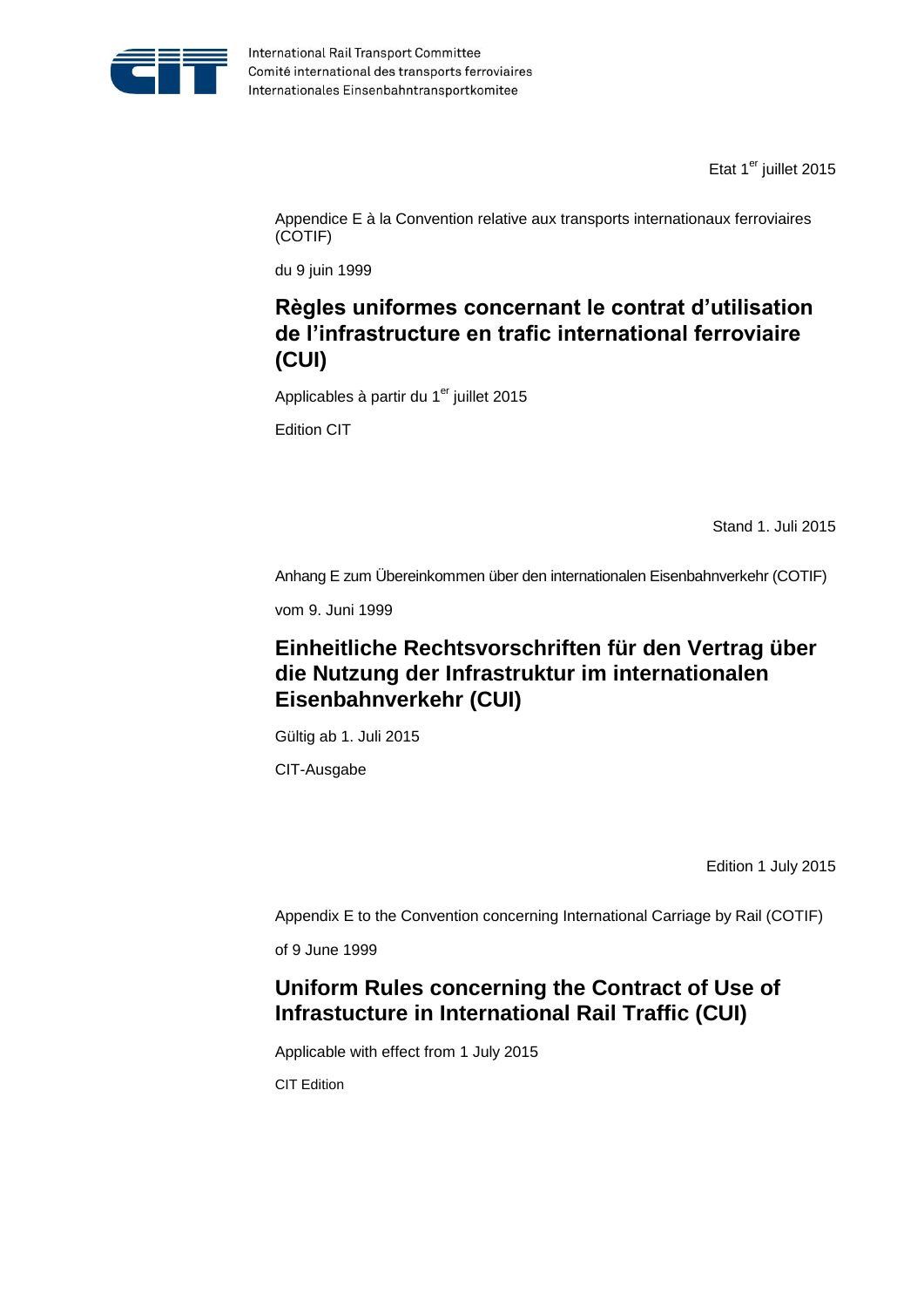| © 2006 | Comité international des transports ferroviaires (CIT) |
|--------|--------------------------------------------------------|
|        | Internationales Eisenbahntransportkomitee (CIT)        |
|        | International Rail Transport Committee (CIT)           |
|        | www.cit-rail.org                                       |

| Supplément n°<br>Nachtrag Nr.<br>Amendment No | Applicable à partir du<br>Gültig ab<br>Applicable with effect from |
|-----------------------------------------------|--------------------------------------------------------------------|
| $\mathbf{1}$                                  | 2010-12-01                                                         |
| $\sqrt{2}$                                    | 2015-07-01                                                         |
|                                               |                                                                    |
|                                               |                                                                    |
|                                               |                                                                    |
|                                               |                                                                    |
|                                               |                                                                    |
|                                               |                                                                    |
|                                               |                                                                    |
|                                               |                                                                    |
|                                               |                                                                    |
|                                               |                                                                    |
|                                               |                                                                    |
|                                               |                                                                    |
|                                               |                                                                    |
|                                               |                                                                    |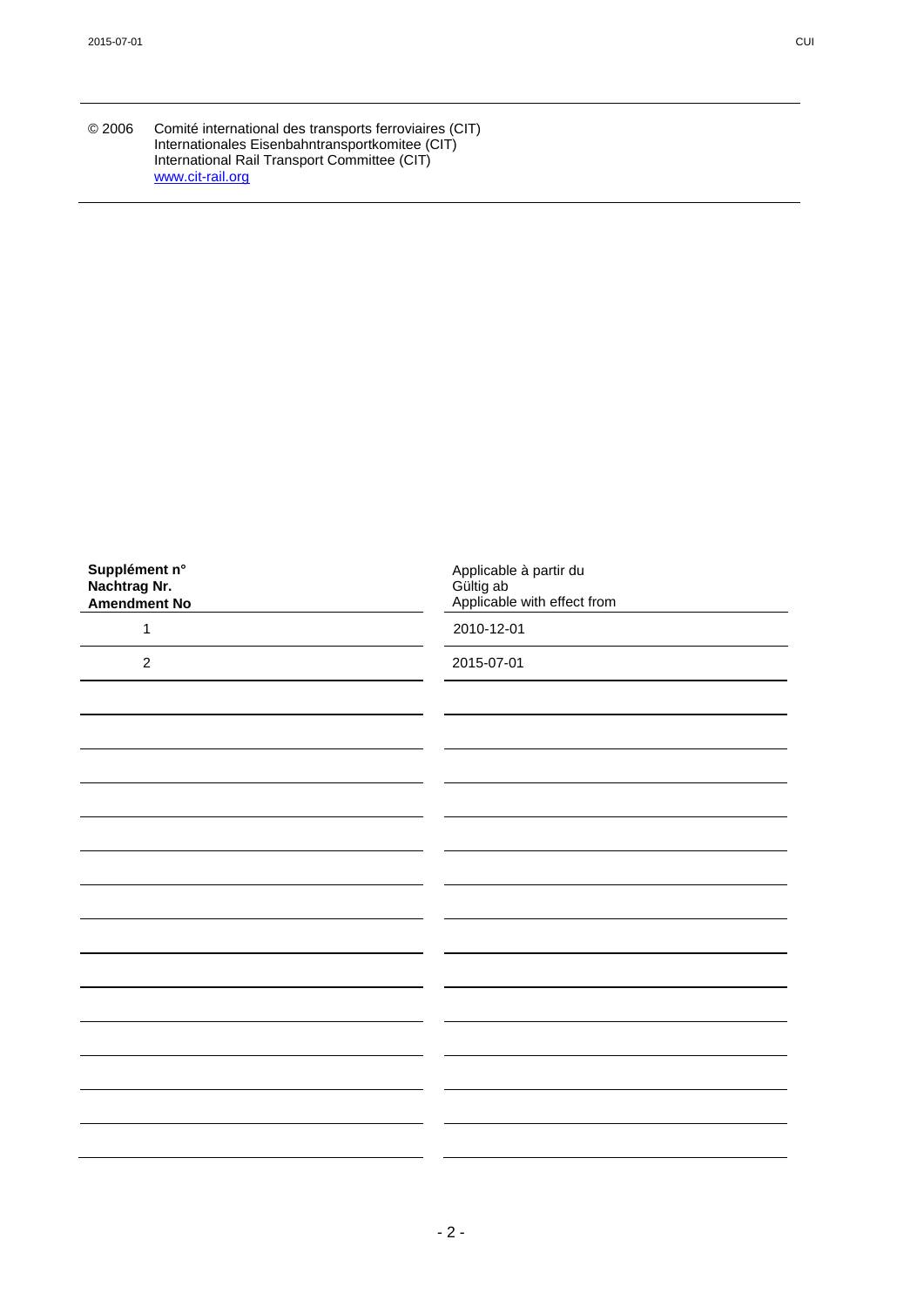|                  | Table des matières                                                                      | <b>Inhaltsverzeichnis</b>                                             | <b>Contents</b>                                                               |            |
|------------------|-----------------------------------------------------------------------------------------|-----------------------------------------------------------------------|-------------------------------------------------------------------------------|------------|
| Titre I          | Généralités                                                                             | <b>Allgemeines</b>                                                    | <b>General provisions</b>                                                     |            |
| Art. 1<br>Art. 2 | Champ d'application<br>Déclaration relative à la respon-<br>sabilité en cas de dommages | Anwendungsbereich<br>Erklärung zur Haftung bei<br>Personenschäden     | Scope<br>Declaration concerning liability<br>in case of bodily loss or damage | 4<br>4     |
| Art. 3<br>Art. 4 | corporels<br>Définitions<br>Droit contraignant                                          | Begriffsbestimmungen<br>Zwingendes Recht                              | Definitions<br>Mandatory law                                                  | 4<br>6     |
| <b>Titre II</b>  | <b>Contrat d'utilisation</b>                                                            | <b>Nutzungsvertrag</b>                                                | <b>Contract of Use</b>                                                        |            |
| Art. 5           | Contenu et forme                                                                        | Inhalt und Form                                                       | Contents and form                                                             | Е          |
| Art. 5bis        | Droit non affecté                                                                       | Unberührtes Recht                                                     | Law remaining unaffected                                                      | $\epsilon$ |
| Art. 6           | Obligations particulières du<br>transporteur et du gestionnaire                         | Besondere Pflichten des Beför-<br>derers und des Betreibers           | Special obligations of the carrier<br>and the manager                         | 7          |
| Art. 7           | Fin du contrat                                                                          | Beendigung des Vertrages                                              | Termination of the contract                                                   | ε          |
| <b>Titre III</b> | Responsabilité                                                                          | <b>Haftung</b>                                                        | Liability                                                                     |            |
| Art. 8           | Responsabilité du gestionnaire                                                          | Haftung des Betreibers                                                | Liability of the manager                                                      | g          |
| Art. 9           | Responsabilité du transporteur                                                          | Haftung des Beförderers                                               | Liability of the carrier                                                      | 10         |
| Art. 10          | Causes concomitantes                                                                    | Zusammenwirken von Ursachen                                           | Concomitant causes                                                            | 11         |
| Art. 11          | Dommages-intérêts en cas de<br>mort                                                     | Schadenersatz bei Tötung                                              | Damages in case of death                                                      | 12         |
| Art. 12          | Dommages-intérêts en cas de<br>blessures                                                | Schadenersatz bei Verletzung                                          | Damages in case of personal<br>injury                                         | 12         |
| Art. 13          | Répartition d'autres préjudices<br>corporels                                            | Ersatz anderer Personen-<br>schäden                                   | Compensation for other bodily<br>harm                                         | 12         |
| Art. 14          | Forme et montant des dom-<br>mages-intérêts en cas de mort<br>et de blessures           | Form und Höhe des Schaden-<br>ersatzes bei Tötung und Ver-<br>letzung | Form and amount of damages in<br>case of death and personal<br>injury         | 12         |
| Art. 15          | Déchéance du droit d'invoquer<br>les limites de responsabilité                          | Verlust des Rechtes auf<br>Haftungsbeschränkung                       | Loss of right to invoke the limits<br>of liability                            | 13         |
| Art. 16          | Conversion et intérêts                                                                  | Umrechnung und Verzinsung                                             | Conversion and interest                                                       | 13         |
| Art. 17          | Responsabilité en cas d'acci-<br>dent nucléaire                                         | Haftung bei nuklearem Ereignis                                        | Liability in case of nuclear<br>incidents                                     | 13         |
| Art. 18          | Responsabilité pour les<br>auxiliaires                                                  | Haftung für Hilfspersonen                                             | Liability for auxiliaries                                                     | 13         |
| Art. 19          | Autres actions                                                                          | Sonstige Ansprüche                                                    | Other actions                                                                 | 14         |
| Art. 20          | Accords-litiges                                                                         | Prozessvereinbarungen                                                 | Agreements to settle                                                          | 14         |
| <b>Titre IV</b>  | <b>Actions des auxiliaires</b>                                                          | Ansprüche der Hilfs-<br>personen                                      | <b>Actions by Auxiliaries</b>                                                 |            |
| Art. 21          | Actions contre le gestionnaire ou<br>contre le transporteur                             | Ansprüche gegen Betreiber oder<br>Beförderer                          | Actions against the manager or<br>against the carrier                         | 15         |
| <b>Titre V</b>   | <b>Exercice des droits</b>                                                              | Geltendmachung von<br>Ansprüchen                                      | <b>Assertion of Rights</b>                                                    |            |
| Art. 22          | Procédure de conciliation                                                               | Schlichtungsverfahren                                                 | Conciliation procedures                                                       | 16         |
| Art. 23          | Recours                                                                                 | Rückgriff                                                             | Recourse                                                                      | 16         |
| Art. 24          | For                                                                                     | Gerichtsstand                                                         | Forum                                                                         | 16         |
| Art. 25          | Prescription                                                                            | Verjährung                                                            | Limitation of actions                                                         | 16         |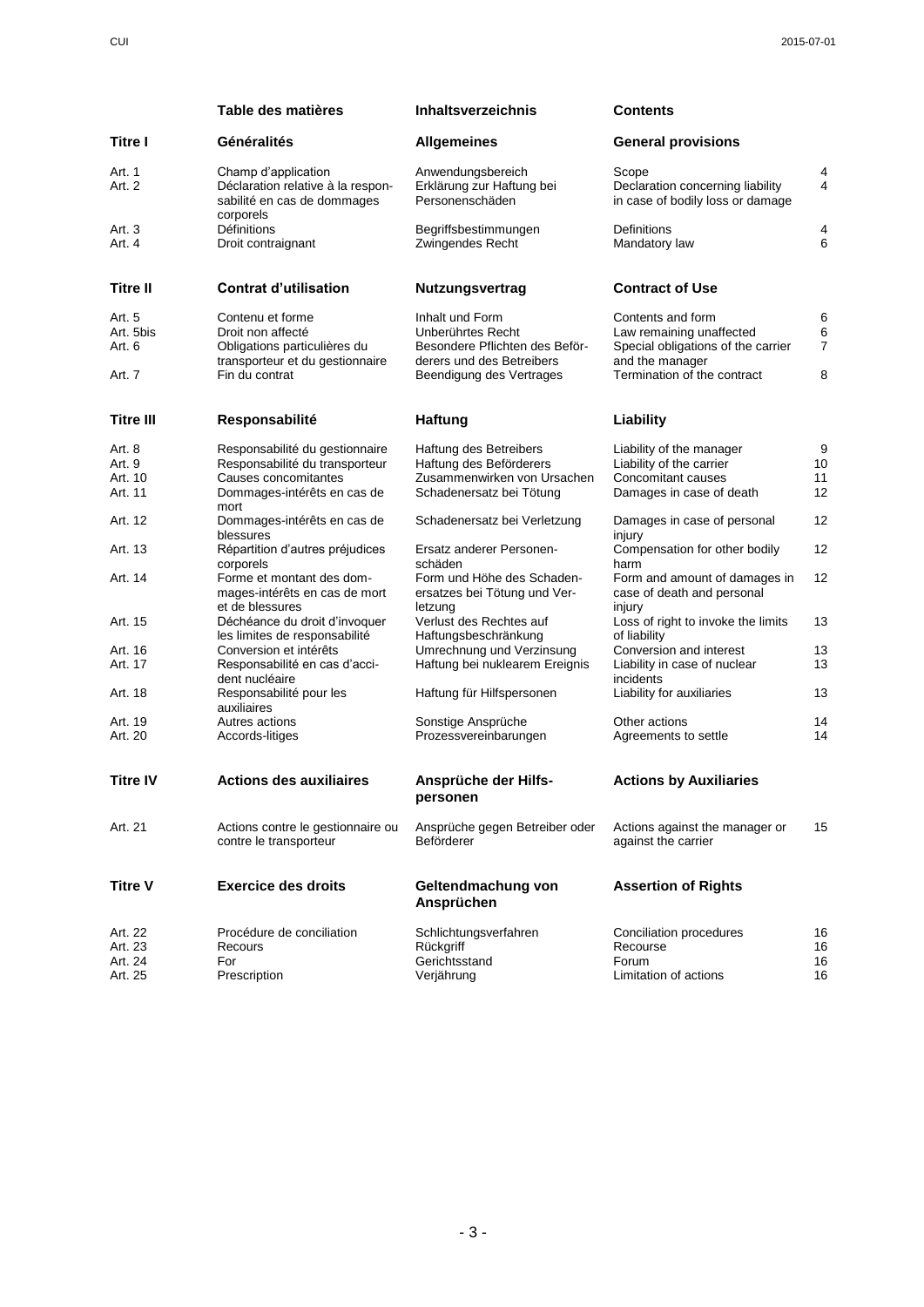# **Titre premier Titel I Title I**

### **Article premier - Champ d'application**

- § 1 Les présentes Règles uniformes s'appliquent à tout contrat d'utilisation d"une infrastructure ferroviaire aux fins de transports internationaux au sens des Règles uniformes CIV et des Règles uniformes CIM. Il en est ainsi quels que soient le siège et la nationalité des parties au contrat. Les présentes Règles uniformes s"appliquent même lorsque l'infrastructure ferroviaire est gérée ou utilisée par des Etats ou par des institutions ou organisations gouvernementales.
- § 2 Sous réserve de l'article 21, les présentes Règles uniformes ne s"appliquent pas à d"autres relations de droit, comme notamment :
	- a) la responsabilité du transporteur ou du gestionnaire envers leurs agents ou d"autres personnes au service desquelles ils recourent pour l"exécution de leurs tâches;
	- b) la responsabilité entre le transporteur ou le gestionnaire d"une part et des tiers d"autre part.

### **Article 2 - Déclaration relative à la responsabilité en cas de dommages corporels**

- § 1 Chaque Etat peut, à tout moment, déclarer qu"il n"appliquera pas aux victimes d'accidents survenus sur son territoire l'ensemble des dispositions relatives à la responsabilité en cas de dommages corporels, lorsque les victimes sont ses ressortissants ou des personnes ayant leur résidence habituelle dans cet Etat.
- § 2 L'Etat qui a fait une déclaration conformément au § 1 peut y renoncer à tout moment en informant le dépositaire. Cette renonciation prend effet un mois après la date à laquelle le dépositaire en donne connaissance aux Etats membres.

Aux fins des présentes Règles uniformes, le terme :

a) « infrastructure ferroviaire » désigne toutes les voies ferrées et installations fixes dans la mesure où elles sont nécessaires à la circulation des véhicules ferroviaires et à la sécurité du trafic;

### **Artikel 1 - Anwendungsbereich Article 1 - Scope**

- § 1 Diese Einheitlichen Rechtsvorschriften gelten für jeden Vertrag über die Nutzung einer Eisenbahninfrastruktur zum Zwecke der Durchführung internationaler Eisenbahnbeförderungen im Sinne der Einheitlichen Rechtsvorschriften CIV und der Einheitlichen Rechtsvorschriften CIM. Dies gilt ohne Rücksicht auf den Sitz und die Staatszugehörigkeit der Parteien des Vertrages. Diese Einheitlichen Rechtsvorschriften gelten auch, wenn die Eisenbahninfrastruktur von Staaten oder von staatlichen Einrichtungen oder Organisationen betrieben oder genutzt wird.
- § 2 Vorbehaltlich des Artikels 21 gelten diese Einheitlichen Rechtsvorschriften nicht für andere Rechtsverhältnisse, wie insbesondere
	- a) die Haftung des Beförderers oder des Betreibers gegenüber ihren Bediensteten oder anderen Personen, deren sie sich zur Erfüllung ihrer Aufgaben bedienen;
	- b) die Haftung zwischen Beförderer oder Betreiber einerseits und Dritten andererseits.

## **Artikel 2 - Erklärung zur Haftung bei Personenschäden**

- § 1 Jeder Staat kann jederzeit erklären, dass er sämtliche Bestimmungen über die Haftung bei Personenschäden nicht anwenden wird, wenn sich das schädigende Ereignis auf seinem Gebiet ereignet hat und das Opfer Angehöriger dieses Staates ist oder in diesem Staat seinen gewöhnlichen Aufenthalt hat.
- § 2 Der Staat, der eine Erklärung gemäss § 1 abgegeben hat, kann sie jederzeit durch Mitteilung an den Depositar zurücknehmen. Die Rücknahme wird einen Monat nach dem Tag wirksam, an dem der Depositar den Mitgliedstaaten davon Kenntnis gegeben hat.

### **Article 3 - Définitions Artikel 3 - Begriffsbestimmungen Article 3 - Definitions**

Für Zwecke dieser Einheitlichen Rechtsvorschriften bezeichnet der Ausdruck

a) "Eisenbahninfrastruktur" alle Schienenwege und festen Anlagen, soweit sie für den Verkehr von Eisenbahnfahrzeugen und für die Verkehrssicherheit notwendig sind;

# **Généralités Allgemeines General Provisions**

- § 1 These Uniform Rules shall apply to any contract of use of railway infrastructure for the purposes of international carriage within the meaning of the CIV Uniform Rules and the CIM Uniform Rules. They shall apply regardless of the place of business and the nationality of the contracting parties. These Uniform Rules shall apply even when the railway infrastructure is managed or used by States or by governmental institutions or organisations.
- § 2 Subject to Article 21, these Uniform Rules shall not apply to other legal relations, such as in particular
	- a) the liability of the carrier or the manager to their servants or other persons whose services they make use of to accomplish their tasks;
	- b) the liability to each other of the carrier or the manager of the one part and third parties of the other part.

### **Article 2 - Declaration concerning liability in case of bodily loss or damage**

- § 1 Any State may, at any time, declare that it will not apply to victims of accidents occuring in its territory the whole of the provisions concerning liability in case of bodily loss or damage (death, injury or any other physical or mental harm), when the victims are nationals of, or have their usual place of residence in, that State.
- § 2 A State which has made a declaration in accordance with § 1 may withdraw it at any time by notification to the Depositary. This withdrawal shall take effect one month after the day on which the Depositary notifies it to the Member States.

For the purposes of these Uniform Rules, the term

a) "railway infrastructure" means all the railway lines and fixed installations, so far as these are necessary for the circulation of railway vehicles and the safety of traffic;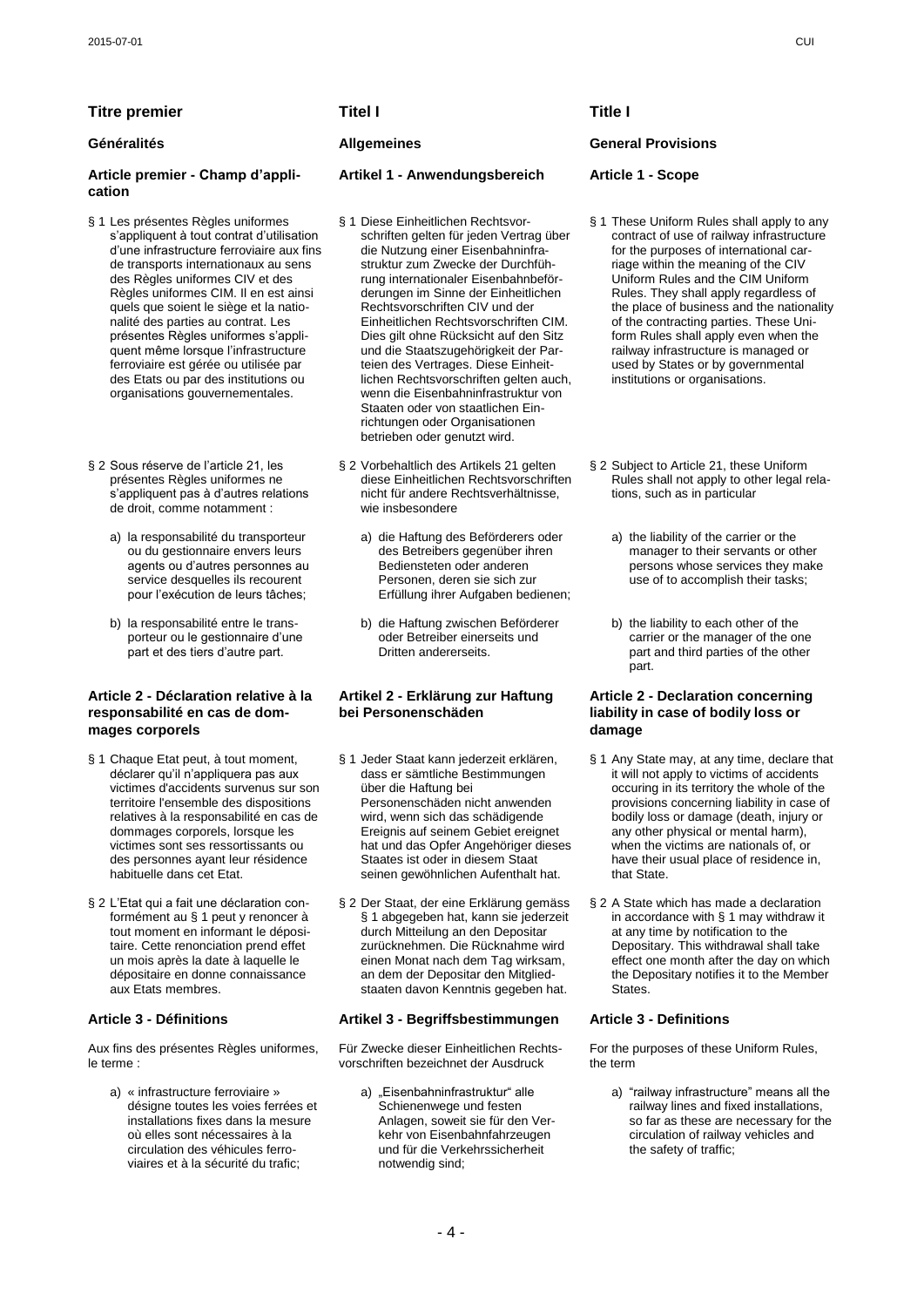- b) « gestionnaire » désigne celui qui met à disposition une infrastructure ferroviaire et qui a des responsabilités conformément aux lois et prescriptions en vigueur dans l"Etat dans lequel se situe l"infrastructure;
- c) « transporteur » désigne celui qui transporte par rail des personnes ou des marchandises en trafic international sous le régime des Règles uniformes CIV ou des Règles uniformes CIM et qui détient une licence conformément aux lois et prescriptions relatives à l"octroi et à la reconnaissance des licences en vigueur dans l"Etat dans lequel la personne exerce cette activité;
- d) « auxiliaire » désigne les agents ou les autres personnes au service desquelles le transporteur ou le gestionnaire recourent pour l"exécution du contrat lorsque ces agents ou ces autres personnes agissent dans l"exercice de leurs fonctions;
- e) « tiers » désigne toute autre personne que le gestionnaire, le .<br>transporteur et leurs auxiliaires;
- f) « licence » désigne l"autorisation délivrée par un Etat à une entreprise ferroviaire, conformément aux lois et prescriptions en vigueur dans cet Etat, par laquelle sa capacité de transporteur est reconnue;
- g) « certificat de sécurité » désigne le document attestant, conformément aux lois et prescriptions en vigueur dans l'Etat dans lequel se situe l'infrastructure, qu'en ce qui concerne le transporteur,
	- l'organisation interne de l'entreprise ainsi que
	- le personnel à employer et les véhicules à utiliser sur l"infrastructure,

répondent aux exigences imposées en matière de sécurité en vue d'assurer un service sans danger sur cette infrastructure.

- b) "Betreiber" denjenigen, der eine Eisenbahninfrastruktur bereitstellt und der Verpflichtungen nach den Gesetzen und Vorschriften hat, die in dem Staat gelten, in dem die Infrastruktur liegt;
- c) "Beförderer" denjenigen, der Personen oder Güter im internationalen Verkehr nach den Einheitlichen Rechtsvorschriften CIV oder Einheitlichen Rechtsvorschriften CIM auf der Schiene befördert und der nach den Gesetzen und Vorschriften betreffend die Erteilung und Anerkennung von Betriebsgenehmigungen, die in dem Staat gelten, in dem die Person diese Tätigkeit ausübt, eine Betriebsgenehmigung erhalten hat;
- d) "Hilfsperson" Bedienstete oder andere Personen, deren sich der Betreiber oder der Beförderer zur Erfüllung des Vertrages bedienen, soweit diese Bediensteten und anderen Personen in Ausübung ihrer Verrichtungen handeln;
- e) "Dritter" jeden anderen als den Betreiber, den Beförderer und ihre Hilfspersonen;
- f) "Betriebsgenehmigung" die Berechtigung, die einem Eisenbahnunternehmen durch einen Staat nach den Gesetzen und Vorschriften, die in diesem Staat gelten, erteilt wird, wodurch seine Fähigkeit als Beförderer anerkannt ist;
- g) "Sicherheitszertifikat" das Dokument, das nach den Gesetzen und Vorschriften, die in dem Staat gelten, in dem die Infrastruktur liegt, bestätigt, dass auf der Seite des Beförderers
	- die interne Organisation des Unternehmens sowie
	- das Personal und die Fahrzeuge, die auf der Infrastruktur eingesetzt werden sollen,

den Sicherheitsanforderungen entsprechen, um auf dieser Infrastruktur gefahrlos Verkehrsleistungen zu erbringen.

- b) "manager" means the person who makes railway infrastructure available and who has responsibilities in accordance with the laws and prescriptions in force in the State in which the infrastructure is located:
- c) "carrier" means the person who carries persons or goods by rail in international traffic under the CIV Uniform Rules or the CIM Uniform Rules and who is licensed in accordance with the laws and prescriptions relating to licensing and recognition of licenses in force in the State in which the person undertakes this activity;
- d) "auxiliary" means the servants or other persons whose services the carrier or the manager makes use of for the performance of the contract when these servants or other persons are acting within the scope of their functions;
- e) "third party" means any person other than the manager, the carrier and their auxiliaries;
- f) "licence" means the authorisation issued by a State to a railway undertaking, in accordance with the laws and prescriptions in force in that State, by which its capacity as a carrier is recognized;
- g) "safety certificate" means the document attesting, in accordance with the laws and prescriptions in force in the State in which the infrastructure is located, that so far as concerns the carrier,
	- the internal organisation of the undertaking as well as
	- the personnel to be employed and the vehicles to be used on the infrastructure,

meet the requirements imposed in respect of safety in order to ensure a service without danger on that infrastructure.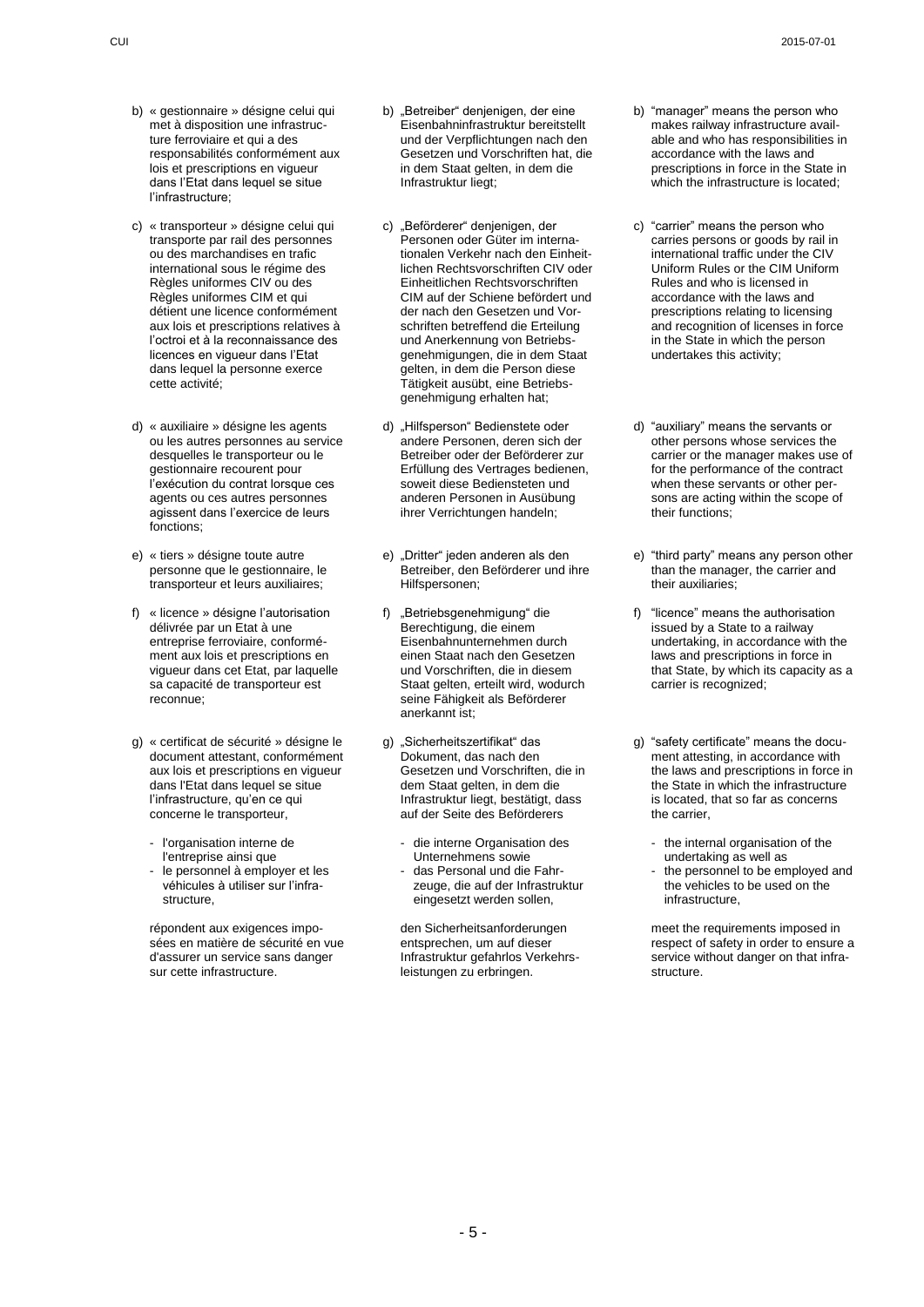### **Article 4 - Droit contraignant Artikel 4 - Zwingendes Recht Article 4 - Mandatory law**

Sauf clause contraire dans les présentes Règles uniformes, est nulle et de nul effet toute stipulation qui, directement ou indirectement, dérogerait à ces Règles uniformes. La nullité de telles stipulations n"entraîne pas la nullité des autres dispositions du contrat. Nonobstant cela, les parties au contrat peuvent assumer une responsabilité et des obligations plus lourdes que celles qui sont prévues par les présentes Règles uniformes ou fixer un montant maximal d"indemnité pour les dommages matériels.

# **Titre II Titel II Title II**

# **Contrat d'utilisation Nutzungsvertrag Contract of Use**

- § 1 Les relations entre le gestionnaire et le transporteur ou toute autre personne autorisée à conclure un contrat de cette nature conformément aux lois et prescriptions en vigueur dans l"Etat dans lequel se situe l"infrastructure sont réglées par un contrat d"utilisation.
- § 2 Le contrat règle les détails nécessaires pour déterminer les conditions administratives, techniques et financières de l"utilisation.
- § 3 Le contrat doit être constaté par écrit ou sous une forme équivalente. L"absence ou l"irrégularité d"une constatation par écrit ou sous une forme équivalente ou l'absence d'une des indications prévues au § 2 n"affectent ni l"existence ni la validité du contrat qui reste soumis aux présentes Règles uniformes.

§ 1 Les dispositions de l'article 5 tout comme celles des articles 6, 7 et 22 n"affectent pas les obligations que les parties au contrat d"utilisation de l"infrastructure sont tenues de remplir conformément aux lois et prescriptions en vigueur dans l"Etat dans lequel se situe l"infrastructure, y compris, le cas échéant, le droit de l"Union européenne.

 $\left\{ \right.$  $\left\{ \right.$ 

> $\left\{ \right.$  $\left\{ \right.$  $\left\{ \right.$  $\left\{ \right.$  $\{$

§ 2 Les dispositions des articles 8 et 9 n"affectent pas les obligations que les parties au contrat d"utilisation de l"infrastructure sont tenues de remplir dans un Etat membre de l"UE ou dans un Etat où la législation de l"Union européenne s"applique par suite d"accords internationaux conclus avec l" Union européenne.

Soweit diese Einheitlichen Rechtsvorschriften es nicht ausdrücklich zulassen, ist jede Vereinbarung, die unmittelbar oder mittelbar von diesen Einheitlichen Rechtsvorschriften abweicht, nichtig und ohne Rechtswirkung. Die Nichtigkeit solcher Vereinbarungen hat nicht die Nichtigkeit der übrigen Bestimmungen des Vertrages zur Folge. Dessen ungeachtet können die Parteien des Vertrages ihre Haftung und ihre Verpflichtungen, die sich aus diesen Einheitlichen Rechtsvorschriften ergeben, erweitern oder die Haftung für Sachschäden der Höhe nach begrenzen.

- § 1 Die Beziehungen zwischen dem Betreiber und dem Beförderer oder jeder anderen Person, die nach den Gesetzen und Vorschriften, die in dem Staat gelten, in dem die Infrastruktur liegt, berechtigt ist, einen solchen Vertrag zu schliessen, werden in einem Nutzungsvertrag geregelt.
- § 2 Der Vertrag regelt die zur Festlegung der administrativen, technischen und finanziellen Bedingungen der Nutzung notwendigen Einzelheiten.
- § 3 Der Vertrag ist schriftlich oder in gleichwertiger Form festzuhalten. Das Fehlen oder Mängel der Form sowie das Fehlen von in § 2 vorgesehenen Angaben berühren weder den Bestand noch die Gültigkeit des Vertrages, der weiterhin diesen Einheitlichen Rechtsvorschriften unterliegt.

### **Article 5bis - Droit non affecté Artikel 5bis - Unberührtes Recht Article 5bis - Law remaining**

- § 1 Die Bestimmungen des Artikels 5 sowie der Artikel 6, 7 und 22 berühren nicht die von den Parteien des Vertrags über die Nutzung der Infrastruktur zu erfüllenden Verpflichtungen nach den Gesetzen und Vorschriften, die in dem Staat gelten, in dem die Infrastruktur liegt, einschliesslich zutreffendenfalls des Rechtes der Europäischen Union.
- § 2 Die Bestimmungen der Artikel 8 und 9 berühren nicht die von den Parteien des Vertrags über die Nutzung der Infrastruktur in einem EU-Mitgliedstaat oder in einem Staat, in dem das Recht der Europäischen Union aufgrund internationaler, mit der Europäischen Union abgeschlossener Verträge gilt, zu erfüllenden Verpflichtungen.

Unless provided otherwise in these Uniform Rules, any stipulation which, directly or indirectly, would derogate from these Uniform Rules, shall be null and void. The nullity of such a stipulation shall not involve the nullity of other provisions of the contract. Nevertheless, the parties to the contract may assume a liability greater and obligations more burdensome than those provided for in these Uniform Rules or fix a maximum amount of compensation for loss of or damage to property.

### **Article 5 - Contenu et forme Artikel 5 - Inhalt und Form Article 5 - Contents and form**

- § 1 Relations between the manager and the carrier or any other person entitled to enter into such a contract under the laws and prescriptions in force in the State in which the infrastructure is located shall be regulated in a contract of use.
- § 2 The contract shall regulate the necessary details for the determination of the administrative, technical and financial conditions of use.
- § 3 The contract must be concluded in writing or in an equivalent form. The absence or irregularity of a written form or equivalent form of contract or the absence of one of the matters specified in § 2 shall not affect the existence or the validity of the contract which shall remain subject to these Uniform Rules.

# **unaffected**

- § 1 The provisions of Article 5 as well as those of Articles 6, 7 and 22 shall not affect the obligations which the parties to the contract of use of infrastructure have to meet under the laws and prescriptions in force in the State in .<br>which the infrastructure is located including, where appropriate, the law of the European Union.
- § 2 The provisions of Articles 8 and 9 shall not affect the obligations which the parties to the contract of use of infrastructure have to meet in an EU Member State or in a State where legislation of the European Union applies as a result of international agreements with the European Union.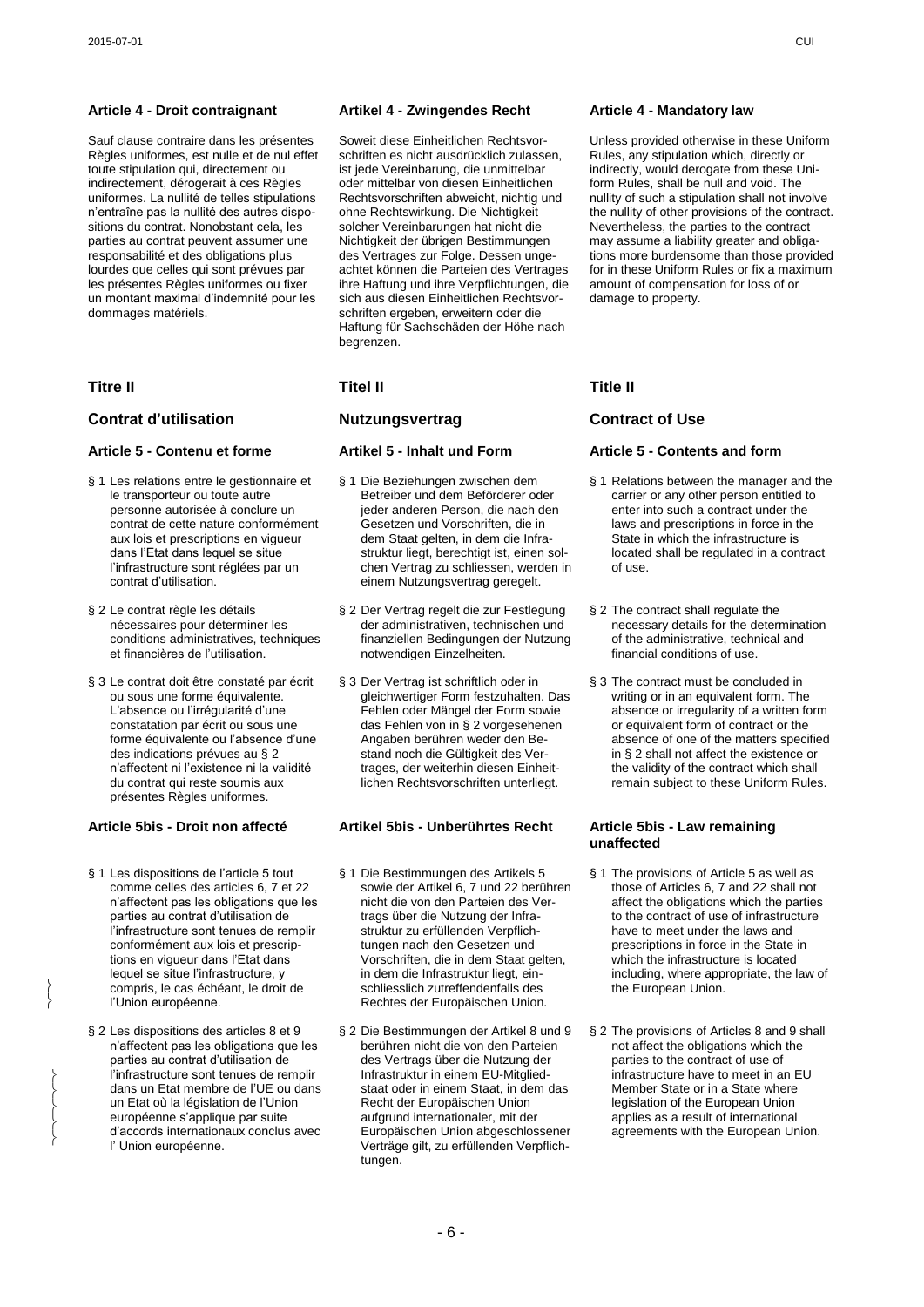- § 3 Les dispositions des §§ 1 et 2 concernent en particulier :
	- les accords à conclure entre les entreprises ferroviaires ou les candidats autorisés et les gestionnaires d"infrastructure,
	-
	- la certification en matière de sécurité,<br>l'assurance
	-
	- la tarification, y compris les systèmes d"amélioration des performances afin de réduire au minimum les retards et perturbations d"exploitation et d"améliorer les performances du réseau ferroviaire,
	- les mesures d'indemnisation en faveur des clients et<br>le règlement des litiges.
	-

## **Article 6 - Obligations particulières du transporteur et du gestionnaire**

- § 1 Le transporteur doit être autorisé à exercer l"activité de transporteur ferroviaire. Le personnel à employer et les véhicules à utiliser doivent répondre aux exigences de sécurité. Le gestionnaire peut exiger que le transporteur prouve, par la présentation d"une licence et d"un certificat de sécurité valables ou de copies certifiées conformes ou de toute autre manière, que ces conditions sont remplies.
- § 2 Le transporteur doit faire connaître au gestionnaire tout événement susceptible d"affecter la validité de sa licence, de ses certificats de sécurité, ou des autres éléments de preuve.
- § 3 Le gestionnaire peut exiger que le transporteur prouve qu"il a conclu une assurance-responsabilité suffisante ou qu"il a pris des dispositions équivalentes pour couvrir toutes les actions, à quelque titre que ce soit, visées aux articles 9 à 21. Le transporteur doit prouver annuellement par une attestation en bonne et due forme que l"assurance-responsabilité ou les dispositions équivalentes existent toujours; il doit notifier au gestionnaire toute modification y relative avant que celle-ci ne produise ses effets.
- § 4 Les parties au contrat doivent s"informer réciproquement de tout événement susceptible d"empêcher l'exécution du contrat qu'elles ont conclu.
- § 3 Die Bestimmungen der §§ 1 und 2 betreffen insbesondere:
	- die zwischen den Eisenbahnunternehmen oder den befugten Antragstellern und den Infrastrukturbetreibern zu schliessenden Vereinbarungen,
- l'octroi des licences.  $\overline{\phantom{a}}$  die Erteilung von Betriebsgenehmigungen,
	-
	- die Versicherung, et al. et al. et al. et al. et al. et al. et al. et al. et al. et al. et al. et al. et al. e
	- die Erhebung von leistungsabhängigen Entgelten, um Verspätungen und Betriebsstörungen zu minimieren und um die Leistung des Eisenbahnnetzes zu verbessern,
	- Entschädigungsmassnahmen zugunsten von Kunden und
	- die Beilegung von Streitigkeiten.

### **Artikel 6 - Besondere Pflichten des Beförderers und des Betreibers**

- § 1 Der Beförderer muss berechtigt sein, die Tätigkeit als Eisenbahnbeförderer auszuüben. Das einzusetzende Personal und die zu verwendenden Fahrzeuge müssen den Sicherheitsanforderungen genügen. Der Betreiber kann verlangen, dass der Beförderer das Vorliegen dieser Voraussetzungen durch Vorlage einer gültigen Betriebsgenehmigung und eines gültigen Sicherheitszertifikates oder amtlich beglaubigter Abschriften oder auf jede andere Weise nachweist.
- § 2 Der Beförderer hat dem Betreiber jedes Ereignis mitzuteilen, dass die Gültigkeit seiner Betriebsgenehmigung, seiner Sicherheitszertifikate oder der anderen Nachweise beeinflussen könnte.
- § 3 Der Betreiber kann verlangen, dass der Beförderer nachweist, dass er zur Deckung aller Ansprüche, die sich, gleich aus welchem Rechtsgrund, aus den Artikeln 9 bis 21 ergeben können, eine ausreichende Haftpflichtversicherung abgeschlossen oder dass er gleichwertige Vorkehrungen getroffen hat. Der Beförderer hat jährlich durch eine in gehöriger Form ausgestellte Bestätigung nachzuweisen, dass die Haftpflichtversicherung oder die gleichwertigen Vorkehrungen fortbestehen; Änderungen hat er dem Betreiber vor deren Wirksam werden anzuzeigen.
- § 4 Die Parteien des Vertrages haben sich gegenseitig alle Ereignisse mitzuteilen, die die Erfüllung des zwischen ihnen geschlossenen Vertrages verhindern könnten.
- §3 The provisions of §§ 1 and 2 concern in particular:
	- agreements to be concluded between railway undertakings or authorised applicants and infrastructure managers,
	- licensing.
- die Sicherheitsbescheinigung, etc. safety certification,
	-
	- charging involving performance schemes to minimise delays and disruptions and improve the performance of the railway network,
	- compensation arrangements in favour of customers and<br>dispute resolution.
	-

### **Article 6 - Special obligations of the carrier and the manager**

- § 1 The carrier must be authorised to undertake the activity of a carrier by rail. The personnel to be employed and the vehicles to be used must satisfy the safety requirements. The manager may require the carrier to prove, by the presentation of a valid licence and safety certificate or certified copies, or in any other manner, that these conditions are fulfilled.
- § 2 The carrier must notify the manager of any event which might affect the validity of his licence, his safety certificates or other elements of proof.
- § 3 The manager may require the carrier to prove that he has taken out a sufficient liability insurance or taken equivalent measures to cover any claims, on whatever grounds, referred to in Articles 9 to 21. Each year, the carrier must prove, by an attestation in due form, that the liability insurance or the equivalent provisions still exist; he must notify the manager of any modification relating to them before it takes effect.
- § 4 The parties to the contract must inform each other of any event which might impede the execution of the contract they have concluded.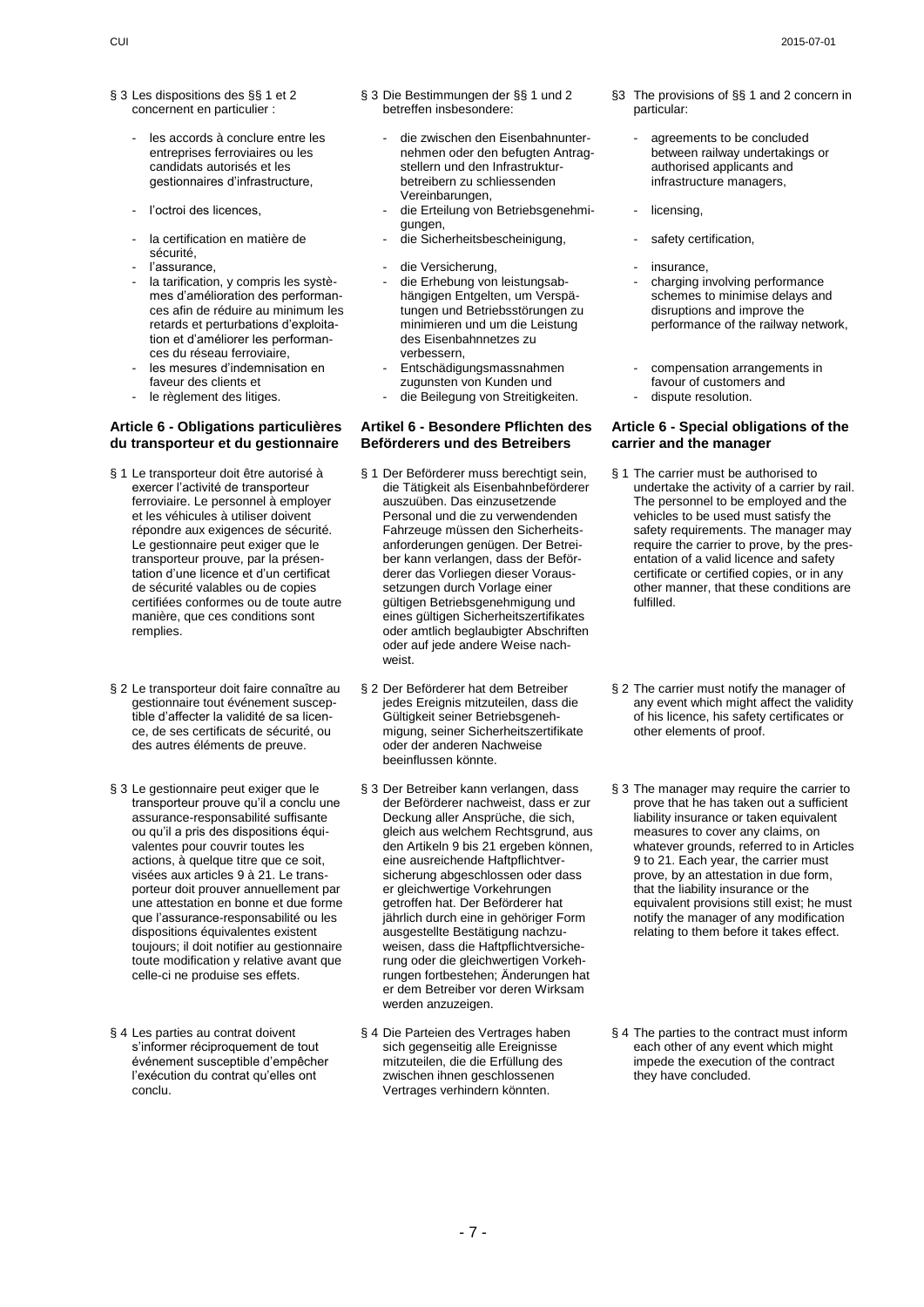- § 1 Le gestionnaire peut dénoncer le contrat d"utilisation sans délai lorsque :
	- a) le transporteur n"est plus autorisé à exercer l"activité de transporteur ferroviaire;
	- b) le personnel à employer et les véhicules à utiliser ne répondent plus aux exigences de sécurité;
	- c) le transporteur est en retard de paiement, à savoir
		- 1. pour deux échéances successives et avec un montant qui dépasse une contre-valeur d"usage pour un mois ou
		- 2. pour un délai couvrant plus de deux échéances et avec un montant égal à la contre-valeur d"usage pour deux mois;
	- d) le transporteur a violé d'une manière caractérisée l"une des obligations particulières prévues à l"article 6, §§ 2 et 3.
- § 2 Le transporteur peut dénoncer le contrat d"utilisation sans délai lorsque le gestionnaire perd son droit de gérer l"infrastructure.
- § 3 Chaque partie au contrat d'utilisation peut le dénoncer sans délai en cas de violation caractérisée d"une des obligations essentielles par l"autre partie au contrat, lorsque cette obligation concerne la sécurité des personnes et des biens; les parties au contrat peuvent convenir des modalités de l"exercice de ce droit.
- § 4 La partie au contrat qui est à l"origine de sa dénonciation répond envers l"autre partie du dommage qui en résulte, à moins qu"elle ne prouve que le dommage ne résulte pas de sa faute.
- § 5 Les parties au contrat peuvent convenir de conditions dérogeant aux dispositions du § 1, lettres c) et d) et du § 4.

### **Article 7 - Fin du contrat Artikel 7 - Beendigung des Vertrages**

- § 1 Der Betreiber kann den Nutzungsvertrag fristlos kündigen, wenn
	- a) der Beförderer nicht mehr berechtigt ist, die Tätigkeit als Eisenbahnbeförderer auszuüben;
	- b) das einzusetzende Personal und die zu verwendenden Fahrzeuge den Sicherheitsanforderungen nicht mehr genügen;
	- c) der Beförderer sich in Zahlungsverzug befindet, und zwar
		- 1. für zwei aufeinanderfolgende Fälligkeitstermine mit einem Betrag, der ein monatliches Nutzungsentgelt übersteigt, oder
		- 2. in einem Zeitraum, der sich über mehr als zwei Fälligkeitstermine erstreckt, mit einem Betrag, der das Nutzungsentgelt für zwei Monate erreicht;
	- d) der Beförderer eine der besonderen Pflichten gemäss Artikel 6 §§ 2 und 3 schwerwiegend verletzt hat.
- § 2 Der Beförderer kann den Nutzungsvertrag fristlos kündigen, wenn der Betreiber sein Recht zum Betreiben der Infrastruktur verliert.
- § 3 Jede Partei des Vertrages kann den Nutzungsvertrag fristlos kündigen, wenn die andere Partei des Vertrages eine ihrer wesentlichen Pflichten schwerwiegend verletzt, sofern diese Pflicht die Sicherheit von Personen und Gütern betrifft; die Parteien des Vertrages können die Modalitäten der Ausübung dieses Rechtes vereinbaren.
- § 4 Die Partei des Vertrages, die Anlass zu seiner Kündigung gegeben hat, haftet der anderen Partei für den Schaden, der dadurch verursacht wird, es sei denn, sie beweist, dass der Schaden nicht durch ihr Verschulden verursacht worden ist.
- § 5 Die Parteien des Vertrages können Vereinbarungen treffen, die von § 1 Buchst. c) und d) und von § 4 abweichen.

### **Article 7 - Termination of the contract**

- § 1 The manager may rescind the contract forthwith when
	- a) the carrier is no longer authorised to carry on the activity of carrier by rail;
	- b) the personnel to be employed and the vehicles to be used no longer meet the safety requirements;
	- c) the carrier is in arrear with payment, that is to say
		- 1. for two successive payment periods and for an amount in excess of the equivalent of one month"s use, or
		- 2. for a period covering more than two payment periods and for an amount equal to the value of two months' use;
	- d) the carrier is in clear breach of one of the special obligations specified in Article 6 §§ 2 and 3.
- § 2 The carrier may rescind the contract of use forthwith when the manager loses his right to manage the infrastructure.
- § 3 Each party to the contract may rescind the contract of use forthwith in the case of a clear breach of one of the essential obligations by the other party to the contract, when that obligation concerns the safety of persons or goods; the parties to the contract may agree the modalities for the exercise of this right.
- § 4 The party to the contract who is the cause of its rescission shall be liable to the other party for the loss or damage resulting from it, unless he proves that the loss or damage was not caused by his fault.
- § 5 The parties to the contract may agree conditions derogating from the provisions of  $\S$  1 letters c) and d) and  $\S$  4.

- 8 -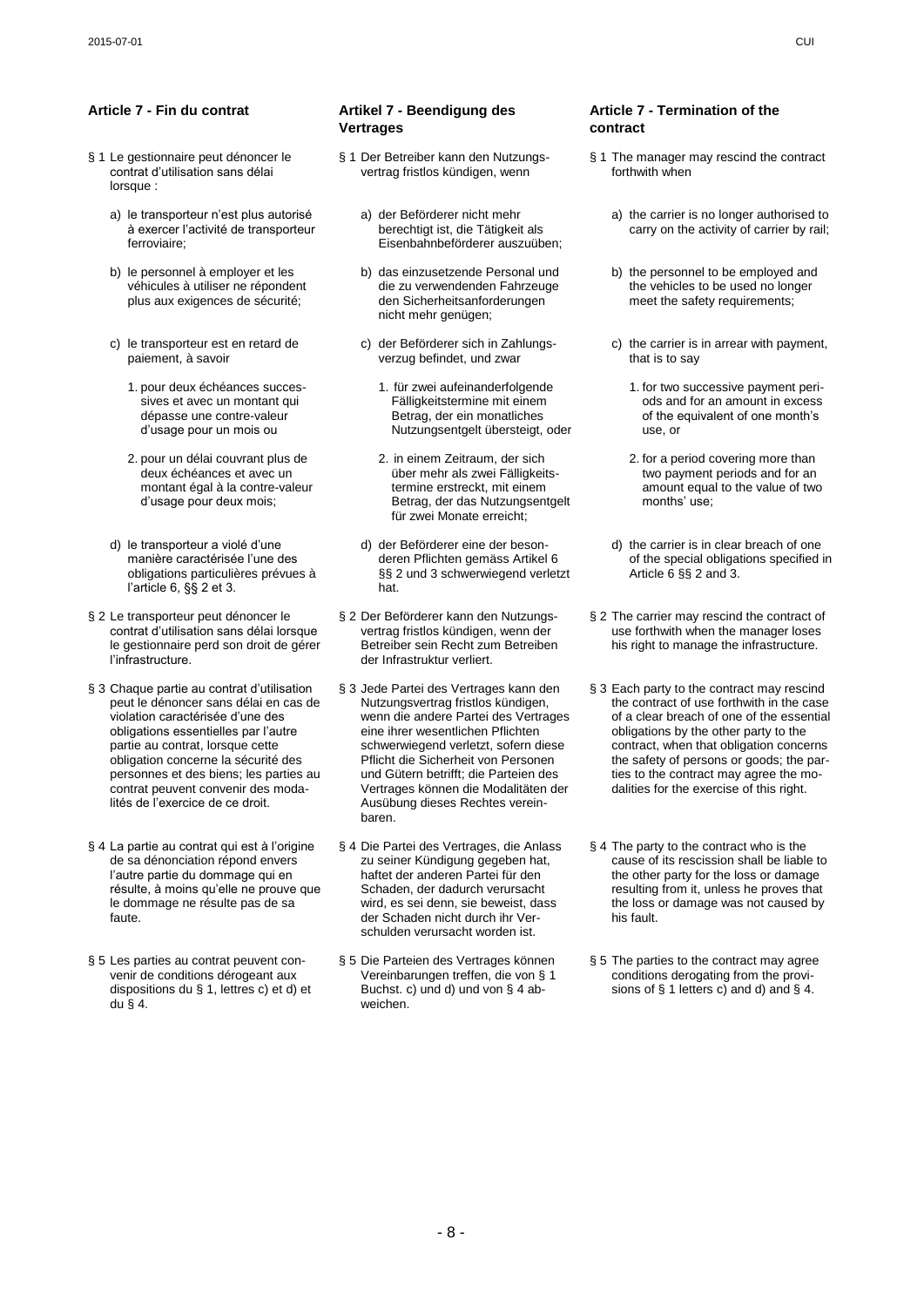# **Titre III Titel III Title III Responsabilité Haftung Liability**

- - a) Personenschäden (Tötung, Verletzung oder sonstige Beeinträchtigung der körperlichen oder geistigen Gesundheit),
	- b) Sachschäden (Zerstörung oder Beschädigung beweglicher und unbeweglicher Sachen),
	- c) Vermögensschäden, die sich daraus ergeben, dass der Beförderer Entschädigungen gemäss den Einheitlichen Rechtsvorschriften CIV und den Einheitlichen Rechtsvorschriften CIM zu leisten hat,
- die der Beförderer oder seine Hilfspersonen während der Nutzung der Infrastruktur erleiden und die ihre Ursache in der Infrastruktur haben.
- § 2 Der Betreiber ist von dieser Haftung befreit
	- a) bei Personenschäden und bei Vermögensschäden, die sich daraus ergeben, dass der Beförderer Entschädigungen gemäss den Einheitlichen Rechtsvorschriften CIV zu leisten hat,
		- 1. wenn das schädigende Ereignis durch ausserhalb des Betriebes liegende Umstände verursacht worden ist und der Betreiber diese Umstände trotz Anwendung der nach Lage des Falles gebotenen Sorgfalt nicht vermeiden und deren Folgen nicht abwenden konnte,
		- 2. soweit das schädigende Ereignis auf ein Verschulden des Geschädigten zurückzuführen ist,
		- 3. wenn das schädigende Ereignis auf das Verhalten eines Dritten zurückzuführen ist und der Betreiber dieses Verhalten trotz Anwendung der nach Lage des Falles gebotenen Sorgfalt nicht vermeiden und dessen Folgen nicht abwenden konnte;

### **Artikel 8 - Haftung des Betreibers Article 8 - Liability of the manager**

- - a) for bodily loss or damage (death, injury or any other physical or mental harm),
	- b) for loss of or damage to property (destruction of, or damage to, movable or immovable property),
	- c) for pecuniary loss resulting from damages payable by the carrier under the CIV Uniform Rules and the CIM Uniform Rules,

caused to the carrier or to his auxiliaries during the use of the infrastructure and having its origin in the infrastructure.

- § 2 The manager shall be relieved of this liability
	- a) in case of bodily loss or damage and pecuniary loss resulting from damages payable by the carrier under the CIV Uniform Rules
		- 1. if the incident giving rise to the loss or damage has been caused by circumstances not connected with the management of the infrastructure which the manager, in spite of having taken the care required in the particular circumstances of the case, could not avoid and the consequences of which he was unable to prevent,
		- 2. to the extent that the incident giving rise to the loss or damage is due to the fault of the person suffering the loss or damage,
		- 3. if the incident giving rise to the loss or damage is due to the behaviour of a third party which the manager, in spite of having taken the care required in the particular circumstances of the case, could not avoid and the consequences of which he was unable to prevent;

### **Article 8 - Responsabilité du gestionnaire**

- § 1 Le gestionnaire est responsable : § 1 Der Betreiber haftet für § 1 The manager shall be liable
	- a) des dommages corporels (mort, blessures ou toute autre atteinte à l"intégrité physique ou psychique),
	- b) des dommages matériels (destruction ou avarie des biens mobiliers et immobiliers),
	- c) des dommages pécuniaires résultant des dommages-intérêts dus par le transporteur en vertu des Règles uniformes CIV et des Règles uniformes CIM,

causés au transporteur ou à ses auxiliaires durant l"utilisation de l"infrastructure et ayant leur origine dans l"infrastructure.

- § 2 Le gestionnaire est déchargé de cette responsabilité :
	- a) en cas de dommages corporels et de dommages pécuniaires résultant des dommages-intérêts dus par le transporteur en vertu des Règles uniformes CIV
		- 1. si l"événement dommageable a été causé par des circonstances extérieures à l"exploitation que le gestionnaire, en dépit de la diligence requise d"après les particularités de l"espèce, ne pouvait pas éviter et aux conséquences desquelles il ne pouvait pas obvier,
		- 2. dans la mesure où l"événement dommageable est dû à une faute de la personne ayant subi le dommage,
		- 3. si l"événement dommageable est dû au comportement d"un tiers que le gestionnaire, en dépit de la diligence requise d"après les particularités de l"espèce, ne pouvait pas éviter et aux conséquences duquel il ne pouvait pas obvier;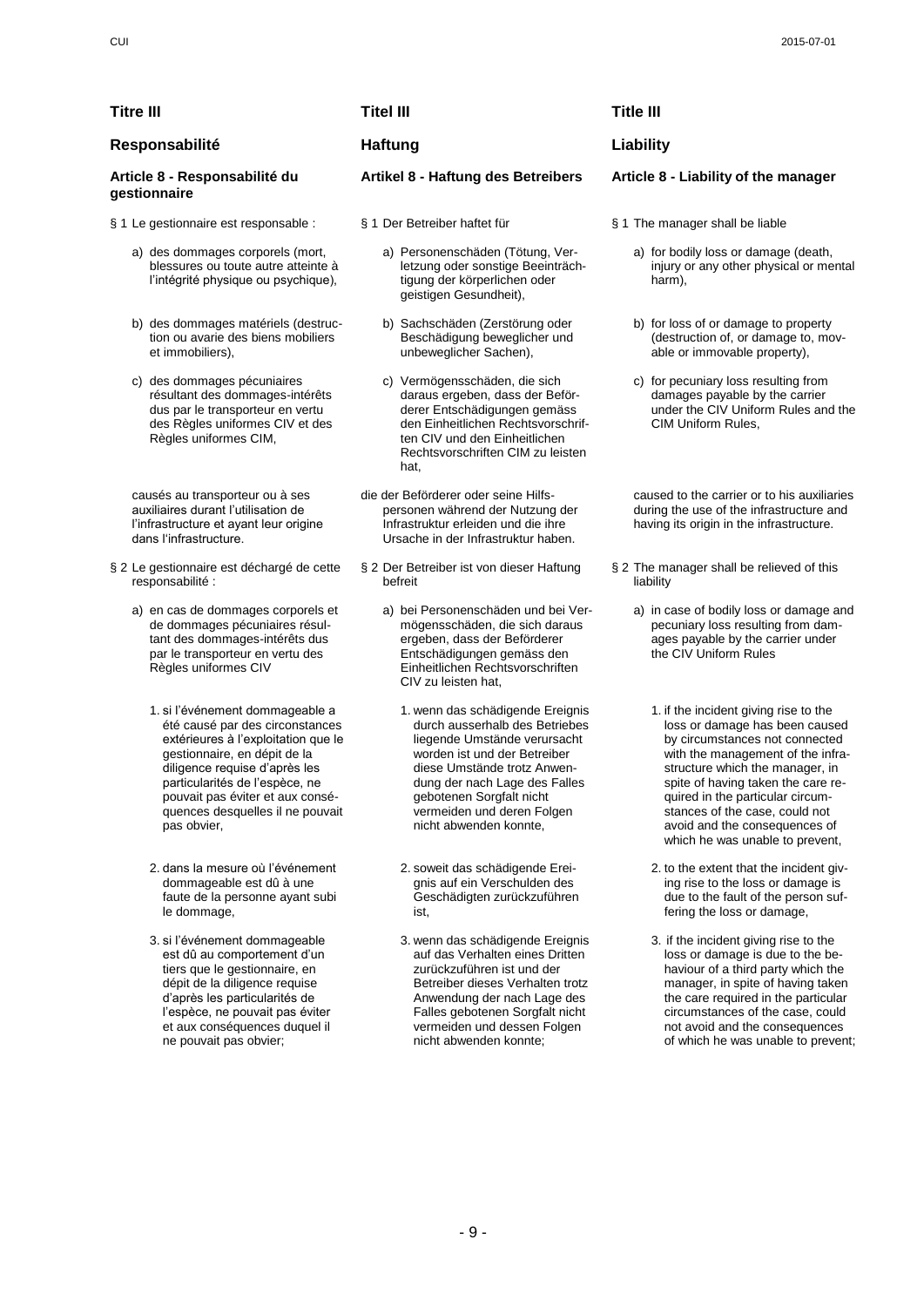- b) en cas de dommages matériels et de dommages pécuniaires résultant des dommages-intérêts dus par le transporteur en vertu des .<br>Règles uniformes CIM, lorsque le dommage est causé par la faute du transporteur ou par un ordre du transporteur qui n"est pas imputable au gestionnaire ou en raison de circonstances que le gestionnaire ne pouvait pas éviter et aux conséquences desquelles il ne pouvait pas obvier.
- § 3 Si l'événement dommageable est dû au comportement d"un tiers et si, en dépit de cela, le gestionnaire n'est pas entièrement déchargé de sa responsabilité conformément au § 2, lettre a), il répond pour le tout dans les limites des présentes Règles uniformes et sans préjudice de son recours éventuel contre le tiers.
- § 4 Les parties au contrat peuvent convenir si, et dans quelle mesure, le gestionnaire est responsable des dommages causés au transporteur par un retard ou par une perturbation dans l"exploitation.

### **Article 9 - Responsabilité du transporteur**

- § 1 Le transporteur est responsable : § 1 Der Beförderer haftet für \$ 1 The carrier shall be liable
	- a) des dommages corporels (mort, blessures ou toute autre atteinte à l"intégrité physique ou psychique),
	- b) des dommages matériels (destruction ou avarie des biens mobiliers et immobiliers),

causés au gestionnaire ou à ses auxiliaires, durant l'utilisation de l'infrastructure, par les moyens de transport utilisés ou par les personnes ou par les marchandises transportées.

- § 2 Le transporteur est déchargé de cette responsabilité :
	- a) en cas de dommages corporels a) bei Personenschäden alle alle a) in case of bodily loss or damage
		- 1. si l"événement dommageable a été causé par des circonstances extérieures à l"exploitation que le transporteur, en dépit de la diligence requise d"après les particularités de l"espèce, ne pouvait pas éviter et aux conséquences desquelles il ne pouvait pas obvier,
		- 2. dans la mesure où l"événement dommageable est dû à une faute de la personne ayant subi le dommage,
- b) bei Sachschäden und bei Vermögensschäden, die sich daraus ergeben, dass der Beförderer Entschädigungen gemäss den Einheitlichen Rechtsvorschriften CIM zu leisten hat, wenn der Schaden durch ein Verschulden des Beförderers, eine nicht vom Betreiber verschuldete Anweisung des Beförderers oder durch Umstände verursacht worden ist, welche der Betreiber nicht vermeiden und deren Folgen er nicht abwenden konnte.
- § 3 Ist das schädigende Ereignis auf das Verhalten eines Dritten zurückzuführen und ist der Betreiber gleichwohl von seiner Haftung nicht gemäss § 2 Buchst. a) ganz befreit, so haftet er unter den Beschränkungen dieser Einheitlichen Rechtsvorschriften voll, unbeschadet eines etwaigen Rückgriffsrechtes gegen den Dritten.
- § 4 Die Parteien des Vertrages können Vereinbarungen darüber treffen, ob und inwieweit der Betreiber für Schäden, die dem Beförderer durch Verspätung oder Betriebsstörungen entstehen, haftet.

### **Artikel 9 - Haftung des Beförderers Article 9 - Liability of the carrier**

- - a) Personenschäden (Tötung, Verletzung oder sonstige Beeinträchtigung der körperlichen oder geistigen Gesundheit),
	- b) Sachschäden (Zerstörung oder Beschädigung beweglicher und unbeweglicher Sachen),
- die dem Betreiber oder seinen Hilfspersonen durch den Beförderer, durch die von ihm verwendeten Beförderungsmittel, durch von ihm beförderte Personen oder befördertes Gut bei der Nutzung der Infrastruktur verursacht worden sind.
- § 2 Der Beförderer ist von dieser Haftung befreit
	- - 1. wenn das schädigende Ereignis durch ausserhalb des Betriebes liegende Umstände verursacht worden ist und der Beförderer diese Umstände trotz Anwendung der nach Lage des Falles gebotenen Sorgfalt nicht vermeiden und deren Folgen nicht abwenden konnte,
		- 2. soweit das schädigende Ereignis auf ein Verschulden des Geschädigten zurückzuführen ist,
- b) in case of loss of or damage to property and pecuniary loss resulting from damages payable by the carrier under the CIM Uniform Rules, when the loss or damage was caused by the fault of the carrier or by an order given by the carrier which is not attributable to the manager or by circumstances which the manager could not avoid and the consequences of which he was unable to prevent.
- § 3 If the incident giving rise to the loss or damage is due to the behaviour of a third party and if, in spite of that, the manager is not entirely relieved of liability in accordance with § 2, letter a), he shall be liable in full up to the limits laid down in these Uniform Rules but without prejudice to any right of recourse against the third party.
- § 4 The parties to the contract may agree whether and to what extent the manager shall be liable for the loss or damage caused to the carrier by delay or disruption to his operations.

- - a) for bodily loss or damage (death, injury or any other physical or mental harm),
	- b) for loss of or damage to property (destruction of or damage to movable or immovable property),

caused to the manager or to his auxiliaries, during the use of the infrastructure, by the means of transport used or by the persons or goods carried.

- § 2 The carrier shall be relieved of this liability
	- - 1. if the incident giving rise to the loss or damage has been caused by circumstances not connected with the operations of the carrier which he, in spite of having taken the care required in the particular circumstances of the case, could not avoid and the consequences of which he was unable to prevent,
		- 2. to the extent that the incident giving rise to the loss or damage is due to the fault of the person suffering the loss or damage,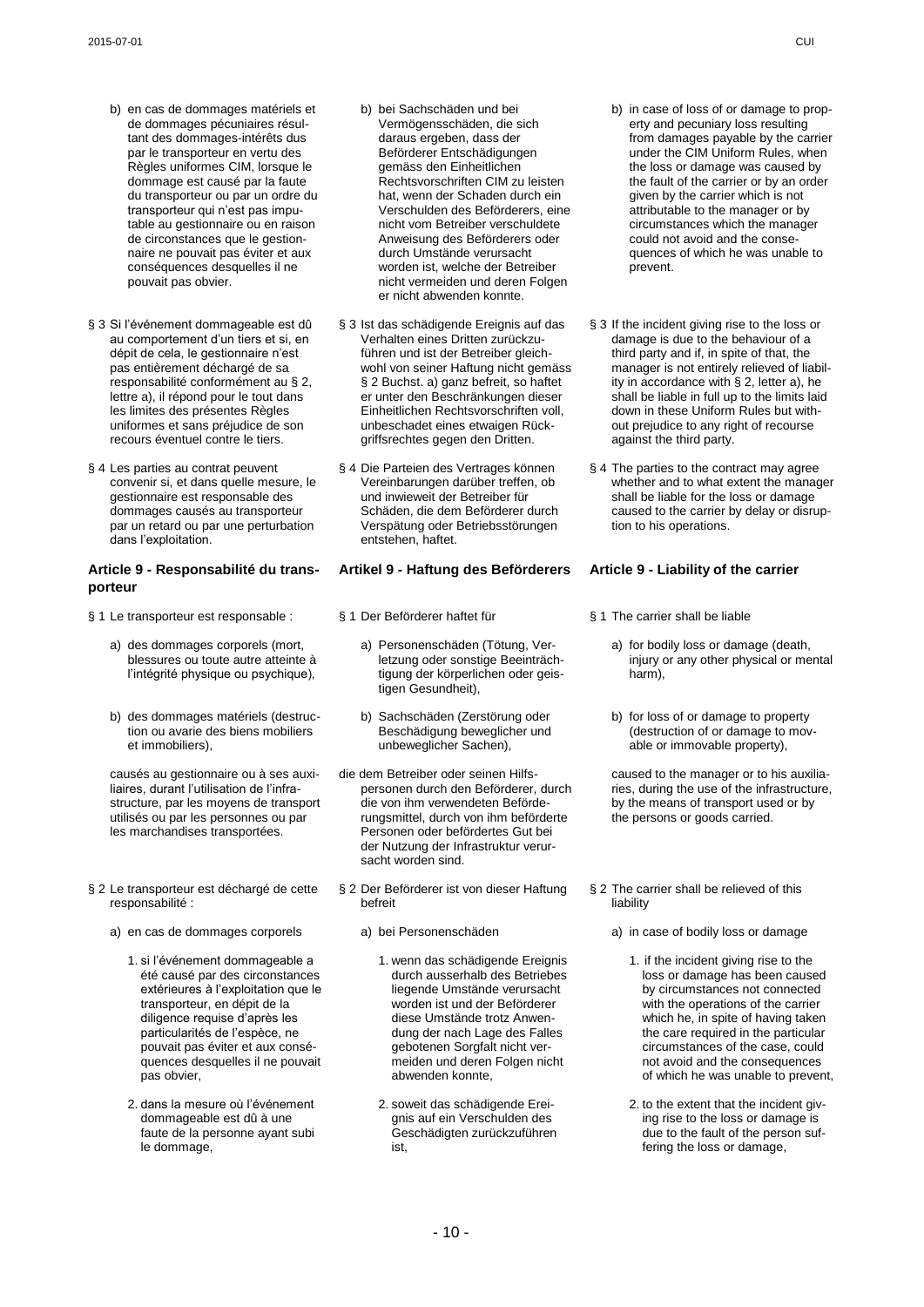- 3. si l"événement dommageable est dû au comportement d'un tiers que le transporteur, en dépit de la diligence requise d"après les particularités de l"espèce, ne pouvait pas éviter et aux conséquences duquel il ne pouvait pas obvier;
- b) en cas de dommages matériels lorsque le dommage est causé par la faute du gestionnaire ou par un ordre du gestionnaire qui n"est pas imputable au transporteur ou en raison de circonstances que le transporteur ne pouvait pas éviter et aux conséquences desquelles il ne pouvait pas obvier.
- § 3 Si l'événement dommageable est dû au comportement d"un tiers et si, en dépit de cela, le transporteur n"est pas entièrement déchargé de sa responsabilité conformément au § 2, lettre a), il répond pour le tout dans les limites des présentes Règles uniformes et sans préjudice de son recours éventuel contre le tiers.
- § 4 Les parties au contrat peuvent convenir si, et dans quelle mesure, le transporteur est responsable des dommages causés au gestionnaire par une perturbation dans l"exploitation.

## **Article 10 - Causes concomitantes Artikel 10 - Zusammenwirken von**

- § 1 Lorsque des causes imputables au gestionnaire et des causes imputables au transporteur ont contribué au dommage, chaque partie au contrat ne répond que dans la mesure où les causes qui lui sont imputables en vertu des articles 8 et 9 ont contribué au dommage. S'il est impossible de constater dans quelle mesure les causes respectives ont contribué au dommage, chaque partie supporte le dommage qu"elle a subi.
- § 2 Le § 1 est applicable par analogie lorsque des causes imputables au gestionnaire et des causes imputables à plusieurs transporteurs empruntant la même infrastructure ferroviaire ont contribué au dommage.
- § 3 En cas de dommages visés à l'article 9, le § 1, première phrase, est applicable par analogie lorsque des causes imputables à plusieurs transporteurs utilisant la même infrastructure ont contribué au dommage. S"il est impossible de constater dans quelle mesure les causes respectives ont contribué au dommage, les transporteurs sont responsables à parts égales envers le gestionnaire.
- 3. wenn das schädigende Ereignis auf das Verhalten eines Dritten zurückzuführen ist und der Beförderer dieses Verhalten trotz Anwendung der nach Lage des Falles gebotenen Sorgfalt nicht vermeiden und dessen Folgen nicht abwenden konnte;
- b) bei Sachschäden, wenn der Schaden durch ein Verschulden des Betreibers, eine nicht vom Beförderer verschuldete Anweisung des Betreibers oder durch Umstände verursacht worden ist, welche der Beförderer nicht vermeiden und deren Folgen er nicht abwenden konnte.
- § 3 Ist das schädigende Ereignis auf das Verhalten eines Dritten zurückzuführen und ist der Beförderer gleichwohl von seiner Haftung nicht gemäss § 2 Buchst. a) ganz befreit, so haftet er unter den Beschränkungen dieser Einheitlichen Rechtsvorschriften voll, unbeschadet eines etwaigen Rückgriffsrechtes gegen den Dritten.
- § 4 Die Parteien des Vertrages können Vereinbarungen darüber treffen, ob und inwieweit der Beförderer für Schäden, die dem Betreiber durch Betriebsstörungen entstehen, haftet.

# **Ursachen**

- § 1 Haben Ursachen, die vom Betreiber zu vertreten sind, und Ursachen, die vom Beförderer zu vertreten sind, zusammengewirkt, so haftet jede Partei des Vertrages nur in dem Umfang, in dem der von ihr gemäss Artikel 8 oder 9 zu vertretende Umstand zur Entstehung des Schadens beigetragen hat. Ist nicht feststellbar, in welchem Umfang die jeweilige Ursache zur Entstehung des Schadens beigetragen hat, trägt jede Partei des Vertrages den Schaden, den sie erlitten hat, selbst.
- § 2 § 1 gilt sinngemäss, wenn Ursachen, die vom Betreiber zu vertreten sind, und Ursachen, die von mehreren dieselbe Eisenbahninfrastruktur benutzenden Beförderern zu vertreten sind, zusammengewirkt haben.
- § 3 Bei Schäden gemäss Artikel 9 gilt § 1 Satz 1 sinngemäss, wenn Ursachen zusammengewirkt haben, die von mehreren Beförderern, die dieselbe Infrastruktur benutzen, zu vertreten sind. Ist nicht feststellbar, in welchem Umfang die jeweilige Ursache zur Entstehung des Schadens beigetragen hat, haften die Beförderer dem Betreiber zu gleichen Teilen.
- 3. if the incident giving rise to the loss or damage is due to the behaviour of a third party which the carrier, in spite of having taken the care required in the particular circumstances of the case, could not avoid and the consequences of which he was unable to prevent;
- b) in case of loss of or damage to property when the loss or damage is caused by a fault of the manager or by an order given by the manager which is not attributable to the carrier or by circumstances which the carrier could not avoid and the consequences of which he was unable to prevent.
- § 3 If the incident giving rise to the loss or damage is due to the behaviour of a third party and if, in spite of that, the carrier is not entirely relieved of liability in accordance with § 2, letter a), he shall be liable in full up to the limits laid down in these Uniform Rules but without prejudice to any right of recourse against the third party.
- § 4 The parties to the contract may agree whether and to what extent the carrier shall be liable for the loss or damage caused to the manager by disruption to his operations.

### **Article 10 - Concomitant causes**

- § 1 If causes attributable to the manager and causes attributable to the carrier contributed to the loss or damage, each party to the contract shall be liable only to the extent that the causes attributable to him under Article 8 and 9 contributed to the loss or damage. If it is impossible to assess to what extent the respective causes contributed to the loss or damage, each party shall bear the loss or damage he has sustained.
- § 2 § 1 shall apply mutatis mutandis if causes attributable to the manager and causes attributable to several carriers using the same railway infrastructure contributed to the loss or damage.
- § 3 § 1, first sentence, shall apply mutatis mutandis in case of loss or damage referred to in Article 9 if causes attributable to several carriers using the same infrastructure contributed to the loss or damage. If it is impossible to assess to what extent the respective causes contributed to the loss or damage, the carriers shall be liable to the manager in equal shares.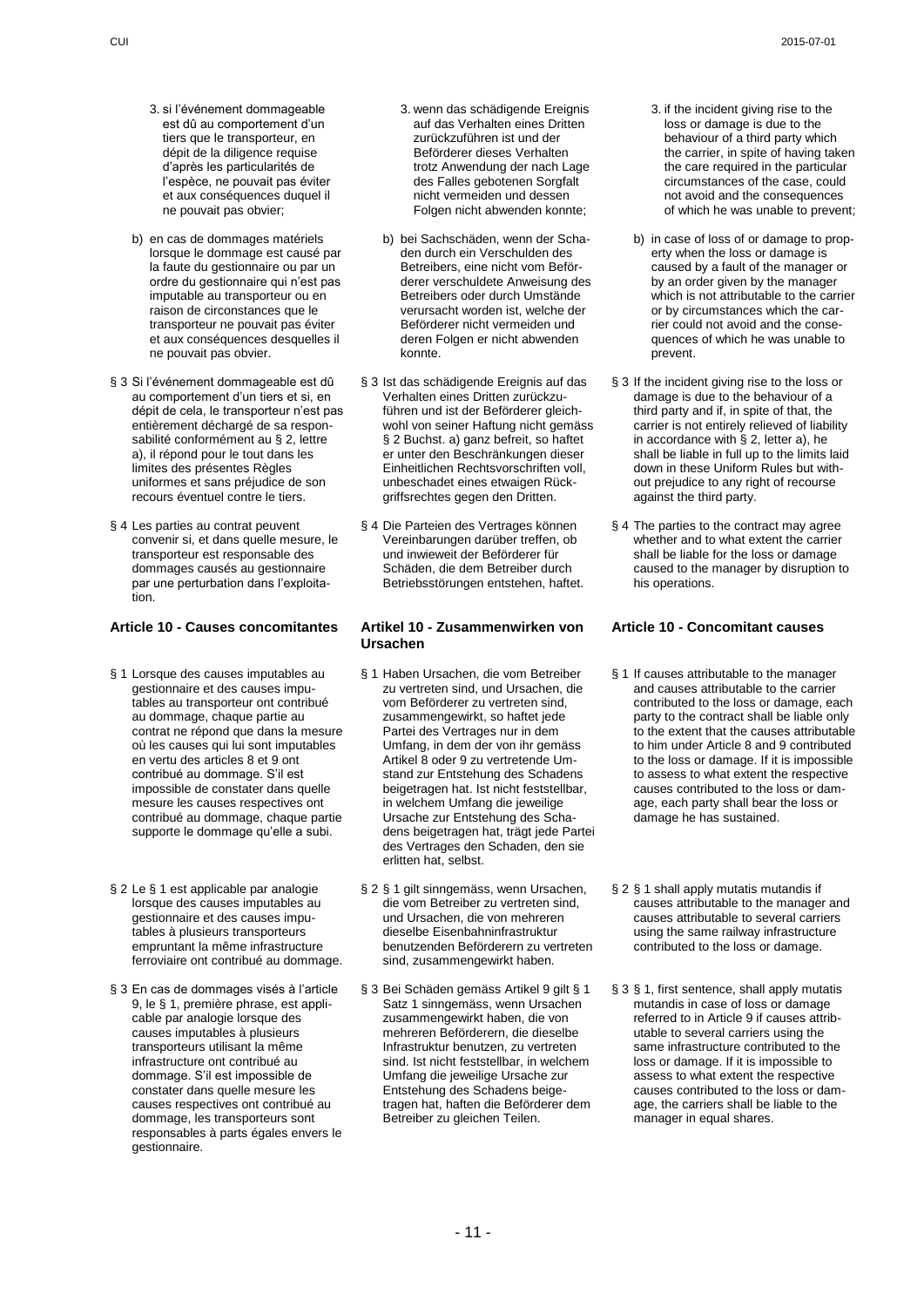### **Article 11 - Dommages-intérêts en cas de mort**

- § 1 En cas de mort, les dommagesintérêts comprennent :
	- a) les frais nécessaires consécutifs au décès, notamment ceux du transport du corps et des obsèques:
	- b) si la mort n"est pas survenue immédiatement, les dommagesintérêts prévus à l"article 12.
- § 2 Si, par la mort, des personnes envers lesquelles la personne décédée avait ou aurait eu à l"avenir une obligation alimentaire, en vertu de la loi, sont privées de leur soutien, il y a également lieu de les indemniser de cette perte. L"action en dommages-intérêts des personnes dont la personne décédée assumait l"entretien sans y être tenue par la loi reste soumise au droit national.

### **Article 12 - Dommages-intérêts en cas de blessures**

En cas de blessures ou de toute autre atteinte à l"intégrité physique ou psychique, les dommages-intérêts comprennent :

- a) les frais nécessaires, notamment ceux de traitement et de transport;
- b) la réparation du préjudice causé, soit par l"incapacité de travail totale ou partielle, soit par l"accroissement des **besoins**

### **Article 13 - Réparation d'autres préjudices corporels**

Le droit national détermine, si et dans quelle mesure le gestionnaire ou le transporteur doivent verser des dommagesintérêts pour des préjudices corporels autres que ceux prévus aux articles 11 et 12.

### **Article 14 - Forme et montant des dommages-intérêts en cas de mort et de blessures**

§ 1 Les dommages-intérêts prévus à l'article 11, § 2 et à l'article 12, lettre b) doivent être alloués sous forme de capital. Toutefois, si le droit national permet l"allocation d"une rente, ils sont alloués sous cette forme lorsque la personne lésée ou les ayants droit visés à l"article 11, § 2, le demandent.

## **Artikel 11 - Schadenersatz bei Tötung**

- § 1 Bei Tötung umfasst der Schadenersatz:
	- a) die infolge des Todes entstandenen notwendigen Kosten, insbesondere für die Überführung und die Bestattung;
	- b) bei nicht sofortigem Eintritt des Todes den in Artikel 12 vorgesehenen Schadenersatz.
- § 2 Haben durch den Tod Personen, denen gegenüber der Getötete kraft Gesetzes unterhaltspflichtig war oder zukünftig unterhaltspflichtig geworden wäre, den Versorger verloren, so ist auch für diesen Verlust Ersatz zu leisten. Der Schadenersatzanspruch von Personen, denen der Getötete ohne gesetzliche Verpflichtung Unterhalt gewährt hat, richtet sich nach Landesrecht.

### **Artikel 12 - Schadenersatz bei Verletzung**

Bei Verletzung oder sonstiger Beeinträchtigung der körperlichen oder der geistigen Gesundheit umfasst der Schadenersatz:

- a) die notwendigen Kosten, insbesondere für Heilung und Pflege sowie für die Beförderung;
- b) den Vermögensnachteil, den der Geschädigte durch gänzliche oder teilweise Arbeitsunfähigkeit oder durch eine Vermehrung seiner Bedürfnisse erleidet.

### **Artikel 13 - Ersatz anderer Personenschäden**

Ob und inwieweit der Betreiber oder der Beförderer bei Personenschäden für andere als die in den Artikeln 11 und 12 vorgesehenen Schäden Ersatz zu leisten hat, richtet sich nach Landesrecht.

### **Artikel 14 - Form und Höhe des Schadenersatzes bei Tötung und Verletzung**

§ 1 Der in Artikel 11 § 2 und in Artikel 12 Buchst. b) vorgesehene Schadenersatz ist in Form eines Kapitalbetrages zu leisten. Ist jedoch nach Landesrecht die Zuerkennung einer Rente zulässig, so wird der Schadenersatz in dieser Form geleistet, wenn der Geschädigte oder die gemäss Artikel 11 § 2 Anspruchsberechtigten die Zahlung einer Rente verlangen.

### **Article 11 - Damages in case of death**

- § 1 In case of death, the damages shall comprise :
	- a) any necessary costs following the death, in particular those of transport of the body and the funeral expenses;
	- b) if death does not occur at once, the damages provided for in Article 12.
- § 2 If, through the death, persons whom the deceased had or would have had in the future a legal duty to maintain, are deprived of their support, they shall also be compensated for that loss. Rights of action for damages by persons whom the deceased was maintaining without being legally bound to do so, shall be governed by national law.

### **Article 12 - Damages in case of personal injury**

In case of personal injury or any other physical or mental harm, the damages shall comprise :

- a) any necessary costs, in particular those of treatment and of transport;
- b) compensation for financial loss, due to total or partial incapacity to work, or to increased needs.

## **Article 13 - Compensation for other bodily harm**

National law shall determine whether and to what extent the manager or the carrier must pay damages for bodily harm other than that provided for in Articles 11 and 12.

### **Article 14 - Form and amount of damages in case of death and personal injury**

§ 1 The damages provided for in Article 11 § 2 and in Article 12 letter b) must be awarded in the form of a lump sum. However, if national law permits the award of an annuity, the damages shall be awarded in that form if so requested by the injured person or by persons entitled referred to in Article 11 § 2.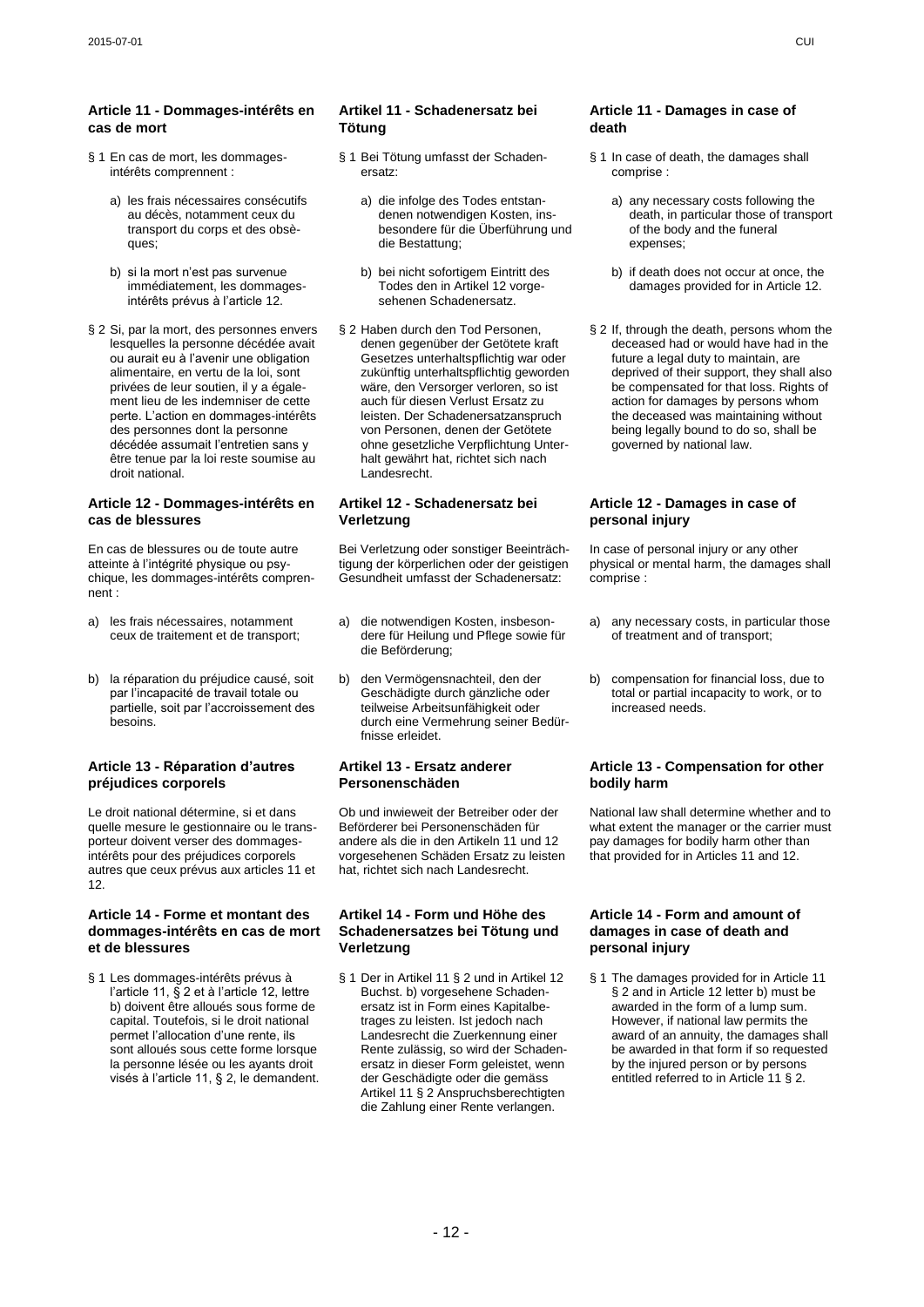§ 2 Le montant des dommages-intérêts à allouer en vertu du § 1 est déterminé selon le droit national. Toutefois, pour l"application des présentes Règles uniformes, il est fixé une limite maximale de 175 000 unités de compte en capital ou en rente annuelle correspondant à ce capital, pour chaque personne, dans le cas où le droit national prévoit une limite maximale d"un montant inférieur.

### **Article 15 - Déchéance du droit d'invoquer les limites de responsabilité**

Les limites de responsabilité prévues dans les présentes Règles uniformes ainsi que les dispositions du droit national, qui limitent les indemnités à un montant déterminé, ne s'appliquent pas s'il est prouvé que le dommage résulte d'un acte ou d'une omission que l"auteur du dommage a commis, soit avec l'intention de provoquer un tel dommage, soit témérairement et avec conscience qu'un tel dommage en résultera probablement.

# **Article 16 - Conversion et intérêts Artikel 16 - Umrechnung und**

- § 1 Lorsque le calcul de l'indemnité implique la conversion des sommes exprimées en unités monétaires étrangères, celle-ci est faite d"après le cours aux jour et lieu du paiement de l"indemnité.
- § 2 L"ayant droit peut demander des intérêts de l"indemnité, calculés à raison de cinq pour cent l"an, à partir du jour de l"ouverture d"une procédure de conciliation, du recours au tribunal arbitral prévu au Titre V de la Convention ou de la demande en justice.

### **Article 17 - Responsabilité en cas d'accident nucléaire**

Le gestionnaire et le transporteur sont déchargés de la responsabilité qui leur incombe en vertu des présentes Règles uniformes lorsque le dommage a été causé par un accident nucléaire et qu"en application des lois et prescriptions d"un Etat réglant la responsabilité dans le domaine de l"énergie nucléaire, l"exploitant d"une installation nucléaire ou une autre personne qui lui est substituée est responsable de ce dommage.

### **Article 18 - Responsabilité pour les auxiliaires**

Le gestionnaire et le transporteur répondent de leurs auxiliaires.

§ 2 Die Höhe des gemäss § 1 zu leistenden Schadenersatzes richtet sich nach Landesrecht. Es gilt jedoch bei Anwendung dieser Einheitlichen Rechtsvorschriften für jede Person eine Höchstgrenze von 175 000 Rechnungseinheiten für den Kapitalbetrag oder eine diesem Betrag entsprechende Jahresrente, sofern das Landesrecht eine niedrigere Höchstgrenze vorsieht.

### **Artikel 15 - Verlust des Rechtes auf Haftungsbeschränkung**

Die in diesen Einheitlichen Rechtsvorschriften vorgesehenen Haftungsbeschränkungen sowie die Bestimmungen des Landesrechtes, die den Schadenersatz auf einen festen Betrag begrenzen, finden keine Anwendung, wenn nachgewiesen wird, dass der Schaden auf eine Handlung oder Unterlassung des Schädigers zurückzuführen ist, die entweder in der Absicht einen solchen Schaden herbeizuführen, oder leichtfertig und in dem Bewusstsein begangen wurde, dass ein solcher Schaden mit Wahrscheinlichkeit eintreten werde.

# **Verzinsung**

- § 1 Müssen bei der Berechnung der Entschädigung in ausländischer Währung ausgedrückte Beträge umgerechnet werden, so sind sie nach dem Kurs am Tag und am Ort der Zahlung der Entschädigung umzurechnen.
- § 2 Der Berechtigte kann auf die Entschädigung Zinsen in Höhe von fünf Prozent jährlich beanspruchen, und zwar vom Tag der Einleitung eines Schlichtungsverfahrens, der Anrufung des in Titel V des Übereinkommens vorgesehenen Schiedsgerichtes oder der Klageerhebung an.

### **Artikel 17 - Haftung bei nuklearem Ereignis**

Der Betreiber und der Beförderer sind von der ihnen gemäss diesen Einheitlichen Rechtsvorschriften obliegenden Haftung befreit, wenn der Schaden durch ein nukleares Ereignis verursacht worden ist und wenn gemäss den Gesetzen und Vorschriften eines Staates über die Haftung auf dem Gebiet der Kernenergie der Inhaber einer Kernanlage oder eine ihm gleichgestellte Person für diesen Schaden haftet.

### **Artikel 18 - Haftung für Hilfspersonen**

Der Betreiber und der Beförderer haften für ihre Hilfspersonen.

§ 2 The amount of damages to be awarded pursuant to § 1 shall be determined in accordance with national law. However, for the purposes of these Uniform Rules, the upper limit per person shall be set at 175,000 units of account as a lump sum or as an annuity corresponding to that sum, where national law provides for an upper limit of less than that amount.

### **Article 15 - Loss of right to invoke the limits of liability**

The limits of liability provided for in these Uniform Rules as well as the provisions of national law, which limit the compensation to a certain amount, shall not apply if it is proved that the loss or damage results from an act or omission, which the author of the loss or damage has committed either with the intent to cause such loss or damage, or recklessly and with knowledge that such loss or damage would probably result.

# **Article 16 - Conversion and interest**

- § 1 Where the calculation of compensation requires the conversion of sums expressed in foreign currency, conversion shall be at the exchange rate applicable on the day and at the place of payment of the compensation.
- § 2 The person entitled may claim interest on compensation, calculated at five per cent per annum, from the day of initiation of a conciliation procedure, of seizure of the Arbitration Tribunal provided for in Title V of the Convention or from the day on which legal proceedings were instituted.

## **Article 17 - Liability in case of nuclear incidents**

The manager and the carrier shall be relieved of liability pursuant to these Uniform Rules for loss or damage caused by a nuclear incident when the operator of a nuclear installation or another person who is substituted for him is liable for the loss or damage pursuant to the laws and prescriptions of a State governing liability in the field of nuclear energy.

### **Article 18 - Liability for auxiliaries**

The manager and the carrier shall be liable for their auxiliaries.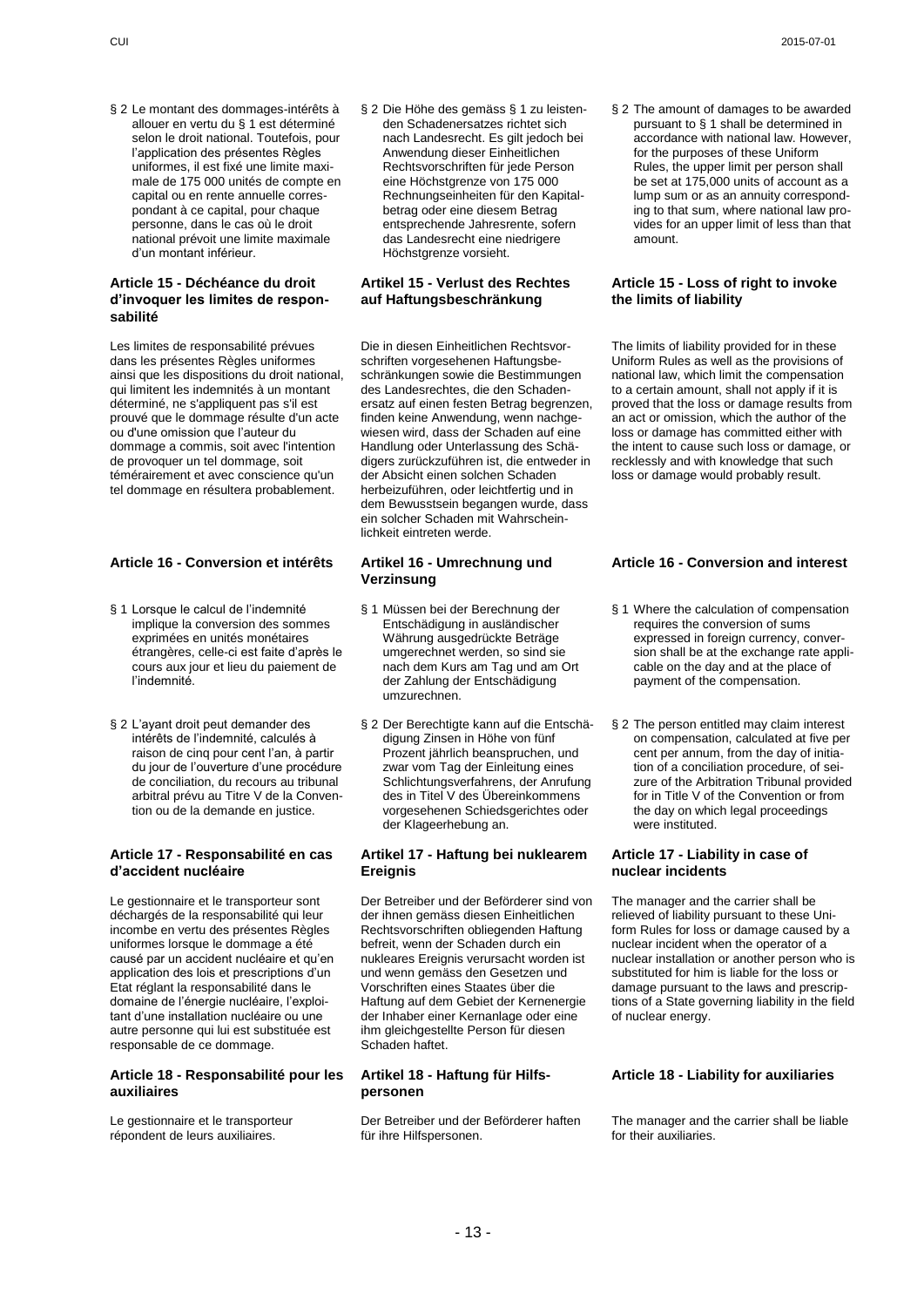- § 1 Dans tous les cas où les présentes Règles uniformes s"appliquent, toute action en responsabilité, à quelque titre que ce soit, ne peut être exercée contre le gestionnaire ou contre le transporteur que dans les conditions et limitations de ces Règles uniformes.
- § 2 Il en est de même pour toute action exercée contre les auxiliaires dont le gestionnaire ou le transporteur répondent en vertu de l"article 18.

Les parties au contrat peuvent convenir des conditions dans lesquelles elles font valoir ou renoncent à faire valoir leurs droits aux dommages-intérêts à l"égard de l"autre partie au contrat.

# **Article 19 - Autres actions Artikel 19 - Sonstige Ansprüche Article 19 - Other actions**

- § 1 In allen Fällen, auf welche diese Einheitlichen Rechtsvorschriften Anwendung finden, kann ein Anspruch auf Schadenersatz, auf welchem Rechtsgrund er auch beruht, gegen den Betreiber oder gegen den Beförderer nur unter den Voraussetzungen und Beschränkungen dieser Einheitlichen Rechtsvorschriften geltend gemacht werden.
- § 2 Das gleiche gilt für Ansprüche gegen die Hilfspersonen, für die der Betreiber oder der Beförderer gemäss Artikel 18 haften.

### **Article 20 - Accords-litiges Artikel 20 - Prozessvereinbarungen**

Die Parteien des Vertrages können die Bedingungen vereinbaren, unter denen sie ihre Schadenersatzansprüche gegenüber der anderen Partei des Vertrages geltend machen oder darauf verzichten, sie geltend zu machen.

- § 1 In all cases where these Uniform Rules shall apply, any action in respect of liability, on whatever grounds, may be brought against the manager or against the carrier only subject to the conditions and limitations laid down in these Uniform Rules.
- § 2 The same shall apply to any action brought against the auxiliaries for whom the manager or the carrier is liable pursuant to Article 18.

### **Article 20 - Agreements to settle**

The parties to the contract may agree conditions in which they assert or renounce their rights to compensation from the other party to the contract.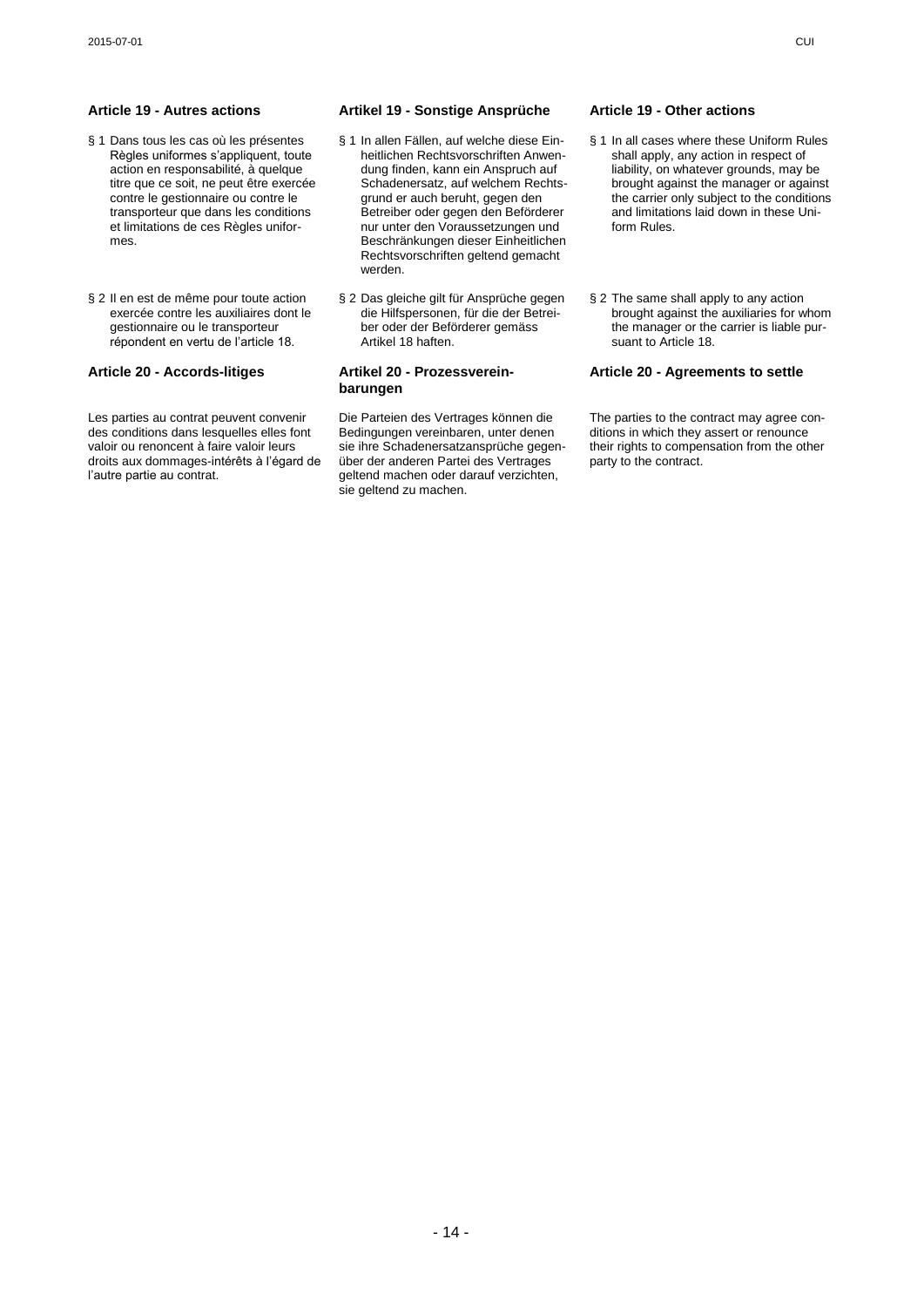# **Titre IV Titel IV Title IV**

### **Article 21 - Actions contre le gestionnaire ou contre le transporteur**

- § 1 Toute action en responsabilité des auxiliaires du transporteur contre le gestionnaire pour des dommages causés par celui-ci, à quelque titre que ce soit, ne peut être exercée que dans les conditions et limitations des présentes Règles uniformes.
- § 2 Toute action en responsabilité des auxiliaires du gestionnaire contre le transporteur pour des dommages causés par celui-ci, à quelque titre que ce soit, ne peut être exercée que dans les conditions et limitations des présentes Règles uniformes.

**Actions des auxiliaires Ansprüche der Hilfspersonen Actions by Auxiliaries**

# **Artikel 21 - Ansprüche gegen Betreiber oder Beförderer**

- § 1 Ansprüche der Hilfspersonen des Beförderers auf Ersatz von Schäden, die der Betreiber verursacht hat, können, auf welchem Rechtsgrund sie auch beruhen, gegen den Betreiber nur unter den Voraussetzungen und Beschränkungen dieser Einheitlichen Rechtsvorschriften geltend gemacht werden.
- § 2 Ansprüche der Hilfspersonen des Betreibers auf Ersatz von Schäden, die der Beförderer verursacht hat, können, auf welchem Rechtsgrund sie auch beruhen, gegen den Beförderer nur unter den Voraussetzungen und Beschränkungen dieser Einheitlichen Rechtsvorschriften geltend gemacht werden.

### **Article 21 - Actions against the manager or against the carrier**

- § 1 Any action in respect of liability brought by the auxiliaries of the carrier against the manager on account of loss or damage caused by him, on whatever grounds, may be brought only subject to the conditions and limitations laid down in these Uniform Rules.
- § 2 Any action in respect of liability brought by the auxiliaries of the manager against the carrier on account of loss or damage caused by him, on whatever grounds, may be brought only subject to the conditions and limitations laid down in these Uniform Rules.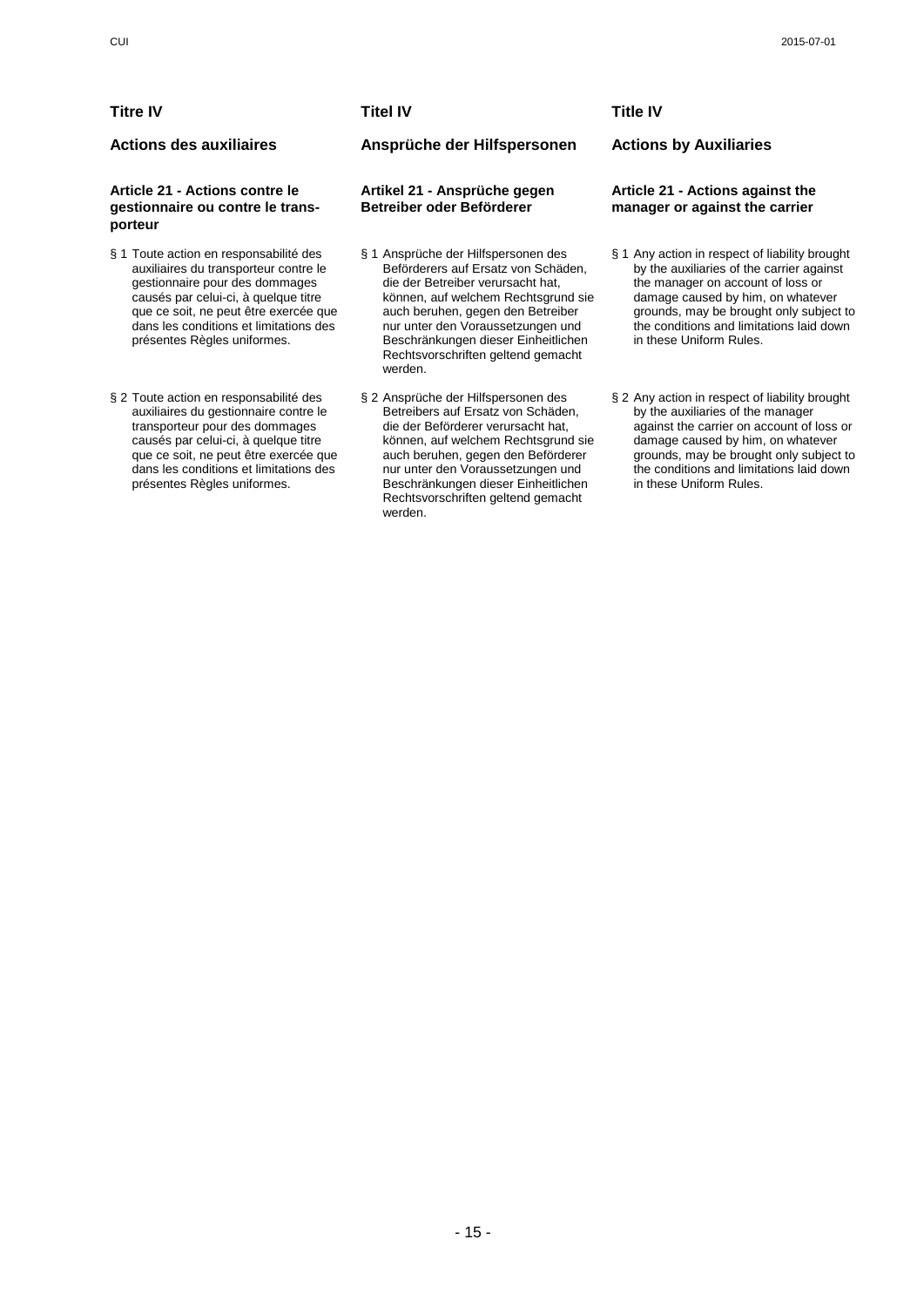# **Titre V Titel V Title V**

### **Article 22 - Procédure de conciliation**

Les parties au contrat peuvent convenir de procédures de conciliation ou faire appel au tribunal arbitral prévu au Titre V de la Convention.

Le bien-fondé du paiement effectué par le transporteur sur la base des Règles uniformes CIV ou des Règles uniformes CIM ne peut être contesté, lorsque l"indemnité a été fixée judiciairement et que le gestionnaire, dûment assigné, a été mis à même d"intervenir au procès.

- § 1 Les actions judiciaires fondées sur les présentes Règles uniformes peuvent être intentées devant les juridictions des Etats membres désignées d"un commun accord par les parties au contrat.
- § 2 Sauf convention contraire entre les parties, la juridiction compétente est celle de l"Etat membre où le gestionnaire a son siège.

- § 1 Les actions fondées sur les présentes Règles uniformes sont prescrites par trois ans.
- § 2 La prescription court à compter du jour où le dommage s"est produit.
- § 3 En cas de mort de personnes, les actions sont prescrites par trois ans à compter du lendemain du décès, sans que ce délai puisse toutefois dépasser cinq ans à compter du lendemain de l"événement dommageable.

# **Exercice des droits Geltendmachung von Ansprüchen**

Die Parteien des Vertrages können Vereinbarungen zur Streitschlichtung treffen oder vorsehen, sich an das in Titel V des Übereinkommens vorgesehene Schiedsgericht zu wenden.

Die Rechtmässigkeit einer durch den Beförderer auf Grund der Einheitlichen Rechtsvorschriften CIV oder der Einheitlichen Rechtsvorschriften CIM geleisteten Zahlung kann nicht bestritten werden, wenn die Entschädigung gerichtlich festgesetzt worden ist, nachdem dem Betreiber durch gehörige Streitverkündung die Möglichkeit gegeben war, dem Rechtsstreit beizutreten.

# **Article 24 - For Artikel 24 - Gerichtsstand Article 24 - Forum**

- § 1 Auf diese Einheitlichen Rechtsvorschriften gegründete Ansprüche können vor den durch Vereinbarung der Parteien des Vertrages bestimmten Gerichten der Mitgliedstaaten geltend gemacht werden.
- § 2 Haben die Parteien nichts anderes vereinbart, sind die Gerichte des Mitgliedstaates zuständig, in dem der Betreiber seinen Sitz hat.

- § 1 Auf diese Einheitlichen Rechtsvorschriften gegründete Ansprüche verjähren in drei Jahren.
- § 2 Die Verjährung beginnt mit dem Tag, an dem der Schaden eingetreten ist.
- § 3 Bei Tötung von Personen verjähren Schadenersatzansprüche in drei Jahren, gerechnet vom ersten Tag nach dem Tod, spätestens aber in fünf Jahren, gerechnet vom ersten Tag nach dem schädigenden Ereignis.

# **Assertion of Rights**

### **Artikel 22 - Schlichtungsverfahren Article 22 - Conciliation procedures**

The parties to the contract may agree conciliation procedures or appeal to the Arbitration Tribunal provided for in Title V of the Convention.

# **Article 23 - Recours Artikel 23 - Rückgriff Article 23 - Recourse**

The validity of the payment made by the carrier on the basis of the CIV Uniform Rules or the CIM Uniform Rules may not be disputed when compensation has been determined by a court or tribunal and when the manager, duly served with notice of the proceedings, has been afforded the opportunity to intervene in the proceedings.

- § 1 Actions based on these Uniform Rules may be brought before the courts or tribunals of the Member States designated by agreement between the parties to the contract.
- § 2 Unless the parties to the contract otherwise agree, the competent courts or tribunals shall be those of the Member State where the manager has his place of business.

### **Article 25 - Prescription Artikel 25 - Verjährung Article 25 - Limitation of actions**

- § 1 The period of limitation for actions based on these Uniform Rules shall be three years.
- § 2 The period of limitation shall run from the day when the loss or damage occurred.
- § 3 In case of death of persons, the period of limitation shall be three years from the day after the day the death occurred, but not exceeding five years from the day after the day of the accident.